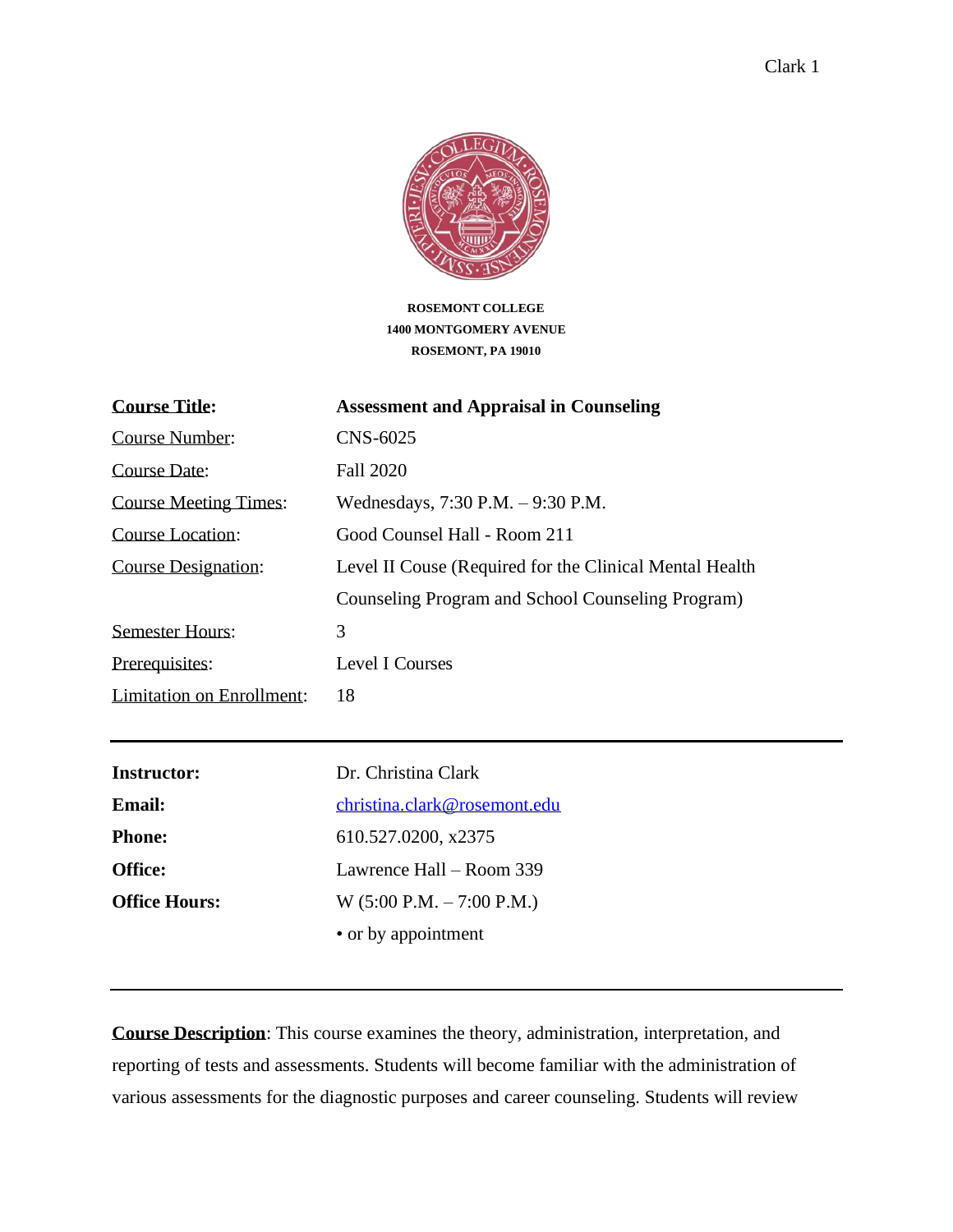information on the intake process, appropriate selection of assessment with considerations towards cultural sensitivity, behavioral observation techniques, and the integration of test data for report writing.

**Rosemont Mission Statement**: Rosemont College is a community of lifelong learners dedicated to academic excellence and fostering joy in the pursuit of knowledge. Rosemont College seeks to develop in all members of the community open and critical minds, the ability to make reasoned moral decisions, and a sense of responsibility to serve others in our global society. Rooted in Catholicism, Rosemont welcomes all faiths and is guided by the educational principles of Cornelia Connelly and the Society of the Holy Child Jesus to meet the needs of the time. Rosemont College values trust in and reverence for the dignity of each person, diversity with a commitment to building an intercultural community, persistence and courage in promoting justice with compassion, and care for the Earth as our common home.

**Professional Performance Evaluation:** Rosemont College has identified five professional dispositions that relate to the goals of the Graduate Counseling program. Faculty members will evaluate each student on their professional dispositions during each course at the conclusion of the semester using the Professional Performance Evaluation Form.

1. **Flexibility/Openness:** Open willingness to different perspectives; Flexible to new demands, the environment, and accept necessary changes; Search for peer opinions, accept constructive feedback, and incorporate feedback from peers

2. **Collaboration:** Accept mistakes, avoid blame, apply feedback toward growth, and monitor self for professionalism; Reach consensus, initiate compromise, and show concern for group goals; Invite feedback, incorporate supervisory feedback, and give feedback

3. **Awareness:** Awareness of own impact on others; Ability to deal with conflict; ability to express feelings effectively and appropriately; Understand and demonstrate multicultural concerns and social justice. Identification of biases and prejudices of self and society.

4. **Initiative and Motivation:** Met or exceed all of the class requirements, showed creativity; Adhere to school and SPGS policies; Proficient graduate level oral and written skills

5. **Responsibility:** Maintain professional boundaries, sensitive to diversity, safeguard confidentiality, Dedication to Counseling Profession; Attend and adhere to Ethical Standards

This syllabus is provided to you as a means of conveying what you should expect from this course. It outlines the responsibilities of the instructor in conducting the class – the course content, planned scheduled of classes and assignments, grade components, and method(s) of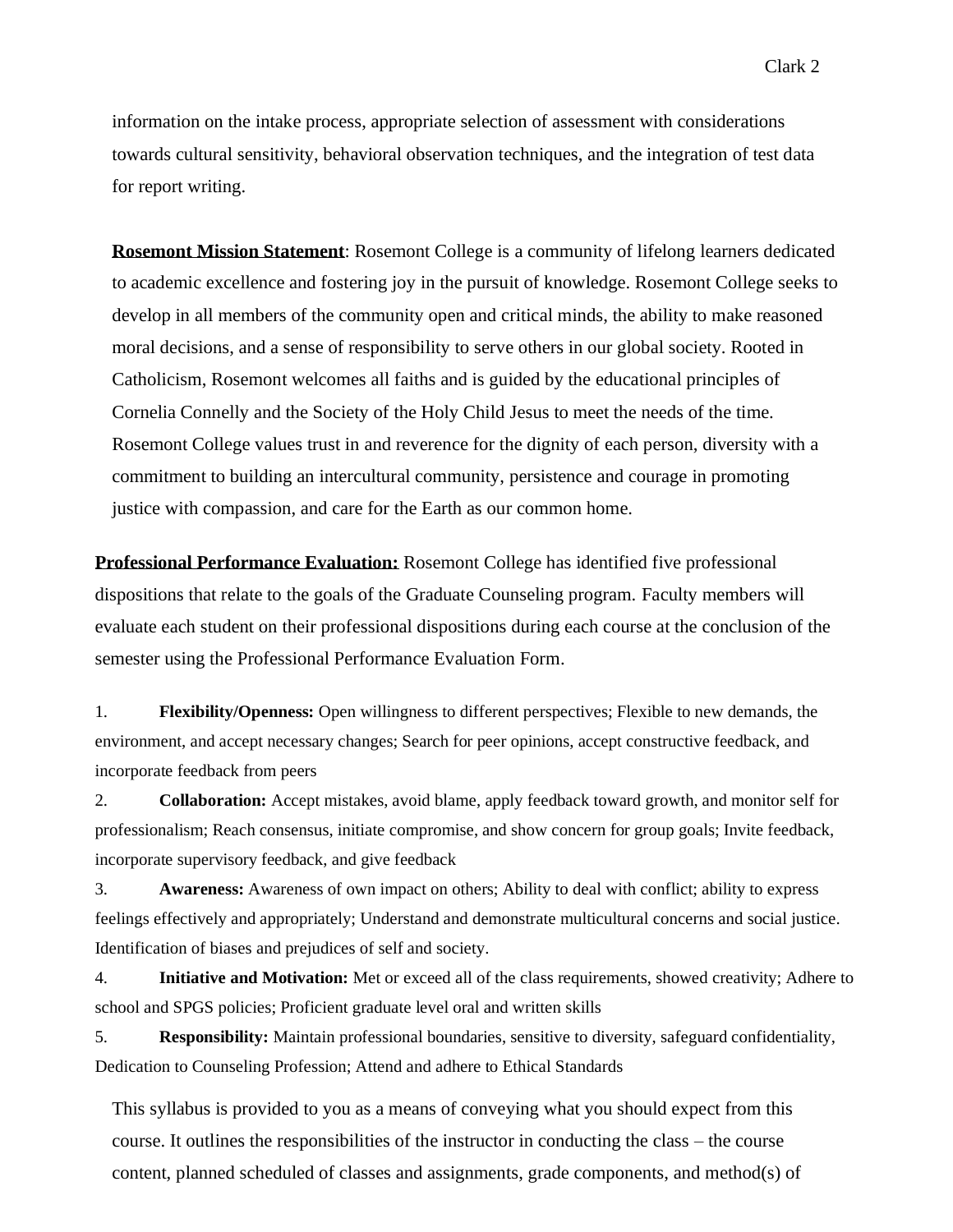grading. It also outlines your responsibilities as a part of this class. By remaining in this class, you indicate your acceptance of your responsibilities as a student and agree to the terms specified in the syllabus.

**Note**: The instructor reserves the right to adjust the course schedule and content during the semester in order to accurately reflect the progress being made by the class. This may result in modifications to assignment and exam due dates and/or course content.

#### **I. Student Learning Outcomes**

Upon completion of this course, students will be able to:

- **A.** Comprehend the purpose and intentions of various forms of assessment to address academic, emotional, social, and career difficulties with attention to the cultural sensitivity of the individual
- **B.** Incorporate ethical standards into planning, administration, and reporting to ensure an appropriate approach to assessment
- **C.** Advocate for the individual by completing a comprehensive assessment evaluation to interpret various forms of information and report findings to the individual
- **D.** Analyze assessment techniques and review psychometric properties utilized within scholarly research articles to consider methods for future research
- **E.** Understand the diagnostic process from initial intake to formal diagnosis with an awareness of diagnostic similarities and differences within the Diagnostic and Statistical Manual and International Classification of Diseases
- **F.** Differentiate between the multiple assessment approaches for individuals experiencing crisis and non-crisis situations

#### **II. Course Content**

- **A.** Historical Perspectives
	- i. Assessments
		- 1. Intelligence Assessment
		- 2. Ability Assessment
		- 3. Career Assessment
		- 4. Personality Assessment
	- ii. Tests
	- iii. Measurement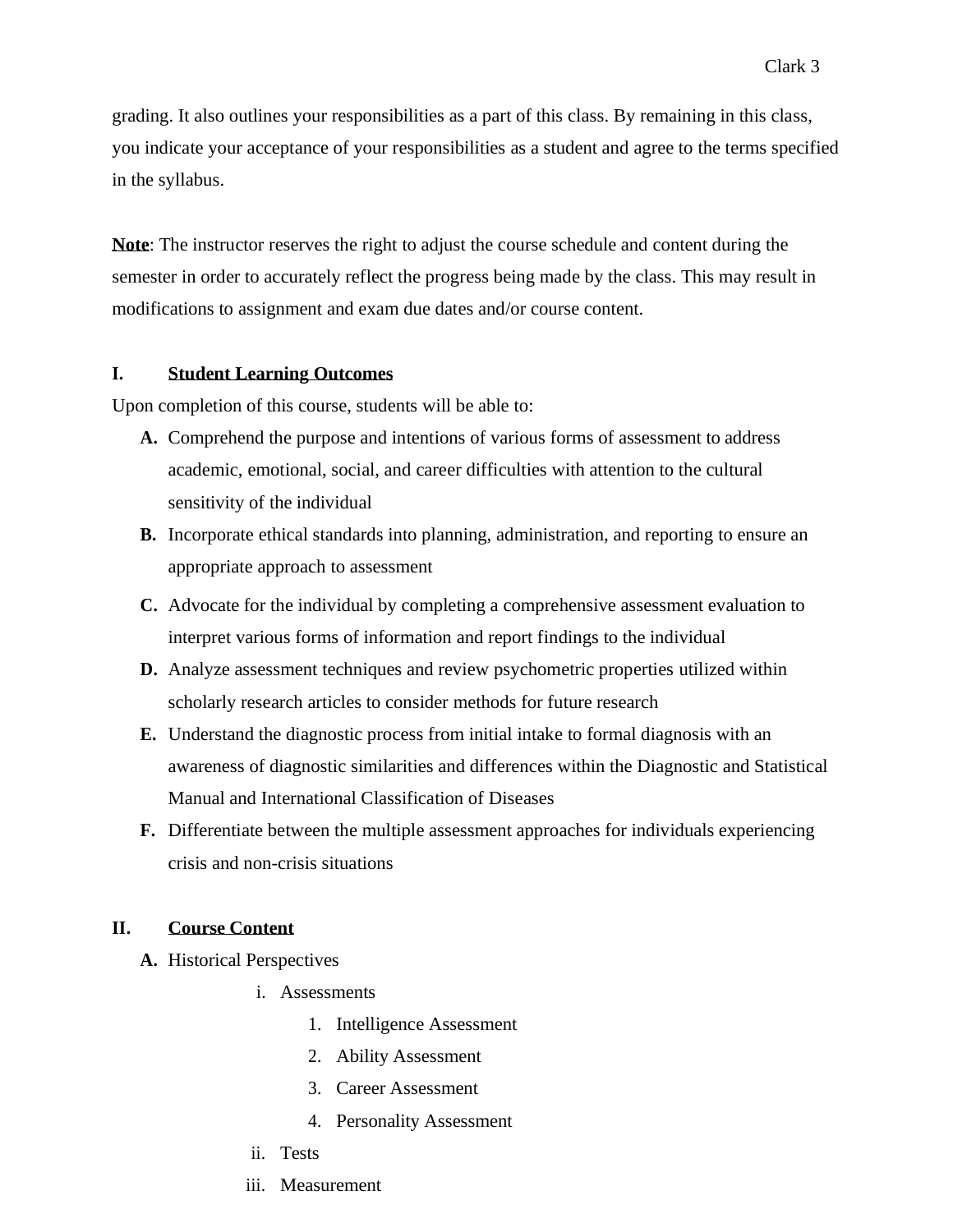- iv. Purpose of Assessment
- v. Assessment in Counseling
- **B.** Assessment Process
	- i. Individual Assessment
	- ii. Group Assessment
	- iii. Standardized Assessment
	- iv. Non-Standardized Assessment
	- v. Rating Scales
	- vi. Projective Assessments
	- vii. Behavioral Observations
	- viii. Interviews

#### **C.** Ethical Considerations

- i. ACA Code of Ethics
- ii. ASCA Code of Ethics
- iii. Standards for Educational Testing
- iv. Standards for Psychological Testing
- v. Role of the Assessment Facilitator
- vi. Rights and Responsibilities of Test Takers
- vii. Legal Standards
- viii. Counselor Competence
- **D.** Multicultural Considerations
	- i. Cultural Bias
	- ii. Types of Assessment Bias
	- iii. Discrimination
	- iv. Assessment Language
	- v. Socioeconomic Variables
	- vi. Cognitive Limitations
	- vii. Developmental Limitations
- **E.** Psychometric Properties
	- i. Scales of Measurement
	- ii. Reliability
	- iii. Validity
	- iv. Assessment Development
	- v. Central Tendency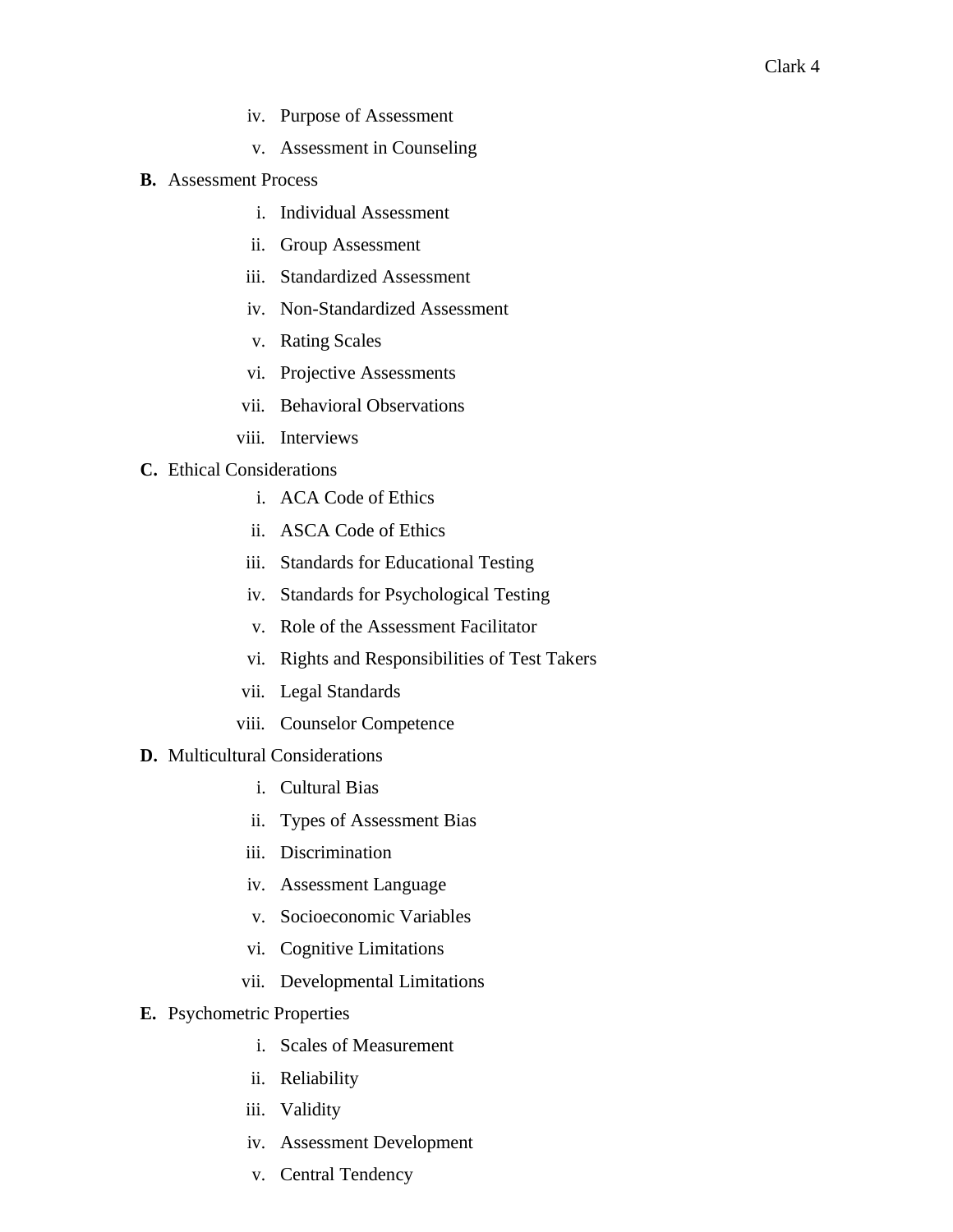- vi. Variability
- vii. Distributions
- viii. Norms
- ix. Standard Scores
- x. Standard Error

#### **F.** Forms of Assessment

- i. Initial and Psychological Assessment
	- 1. Mental Status Examination
	- 2. Screening Inventories
	- 3. Suicide Risk Assessment
	- 4. Diagnostic and Statistical Manual / International Classification of

#### **Diseases**

- a. Alcohol Abuse
- b. Depression
- c. Anxiety
- d. Self-Injury
- e. Eating Disorders
- f. Attention Deficit / Hyperactivity Disorder
- ii. Assessment of Intelligence
- iii. Ability Testing
- iv. Career Testing
- v. Personality Assessment
- **G.** Interpretation and Reporting
	- i. Assessment Interpretation Interview
	- ii. Assessment Report
	- iii. Effective Communication

## **III. Methods of Instruction**

- **A.** Lectures
- **B.** Assigned Readings
- **C.** Class Discussions
- **D.** Audio Visual Presentations
- **E.** Assessment Practice
- **F.** Peer Processing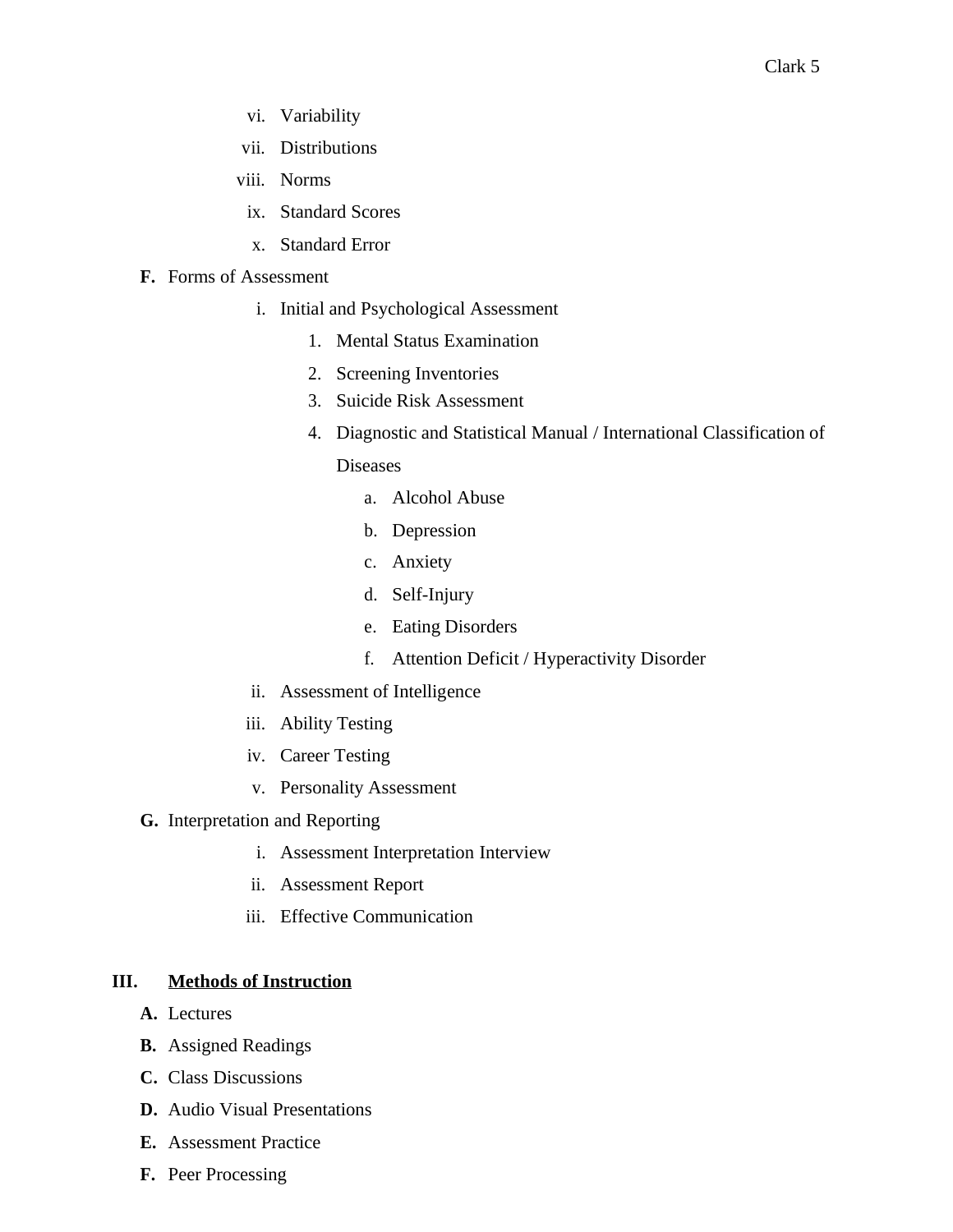#### **IV. Methods of Assessment**

| <b>Assessment</b>                  | <b>Points</b>        |
|------------------------------------|----------------------|
| A. Scholarly Article Review (3)    | $3 X 5 = 15$ -Points |
| B. Personal Biopsychosocial Report | 20-Points            |
| C. Peer Assessment Report          | 25-Points            |
| D. Assessment Development          | 20-Points            |
| E. Final Examination               | 20-Points            |
| <b>Total</b>                       | <b>100-Points</b>    |

**A. Scholarly Article Review (3):** Students will work in groups of 3-4 and focus on one particular form of assessment commonly utilized within the field of counseling. Groups will be assigned one of the following six assessments: Beck Depression Inventory, Minnesota Multiphasic Personality Inventory, Scholastic Assessment Test (SAT), Myers Briggs Type Indicator, Substance Abuse Subtle Screening Test, and Woodcock-Johnson Tests of Cognitive Abilities. Students will work in groups to obtain a free version of their assigned assessment. Students will use this version of the assessment to compare and contrast details obtained from three different scholarly articles that focus on the specific form of assessment. Each time a scholarly article is reviewed, students will work together to develop a discussion board posting that summarizes the conclusions of the article and attends to thoughts about the details from the free version of the assessment. Students will be required to read the posting of other groups.

**Total Points:**  $3 \times 5 = 15$ -Points

**Student Learning Outcomes**: A, C, D, F

**B. Personal Biopsychosocial Report:** Students will work independently to obtain a free version of a biopsychosocial or review main content areas as communicated within the course textbook. Students will comprehensively complete the biopsychosocial form, as if they were the individuals being interviewed. After completing the biopsychosocial form, students will write a 1-2 page assessment note based on their responses, as if they were the counselor postassessment. Students should attend to the significant details contained within the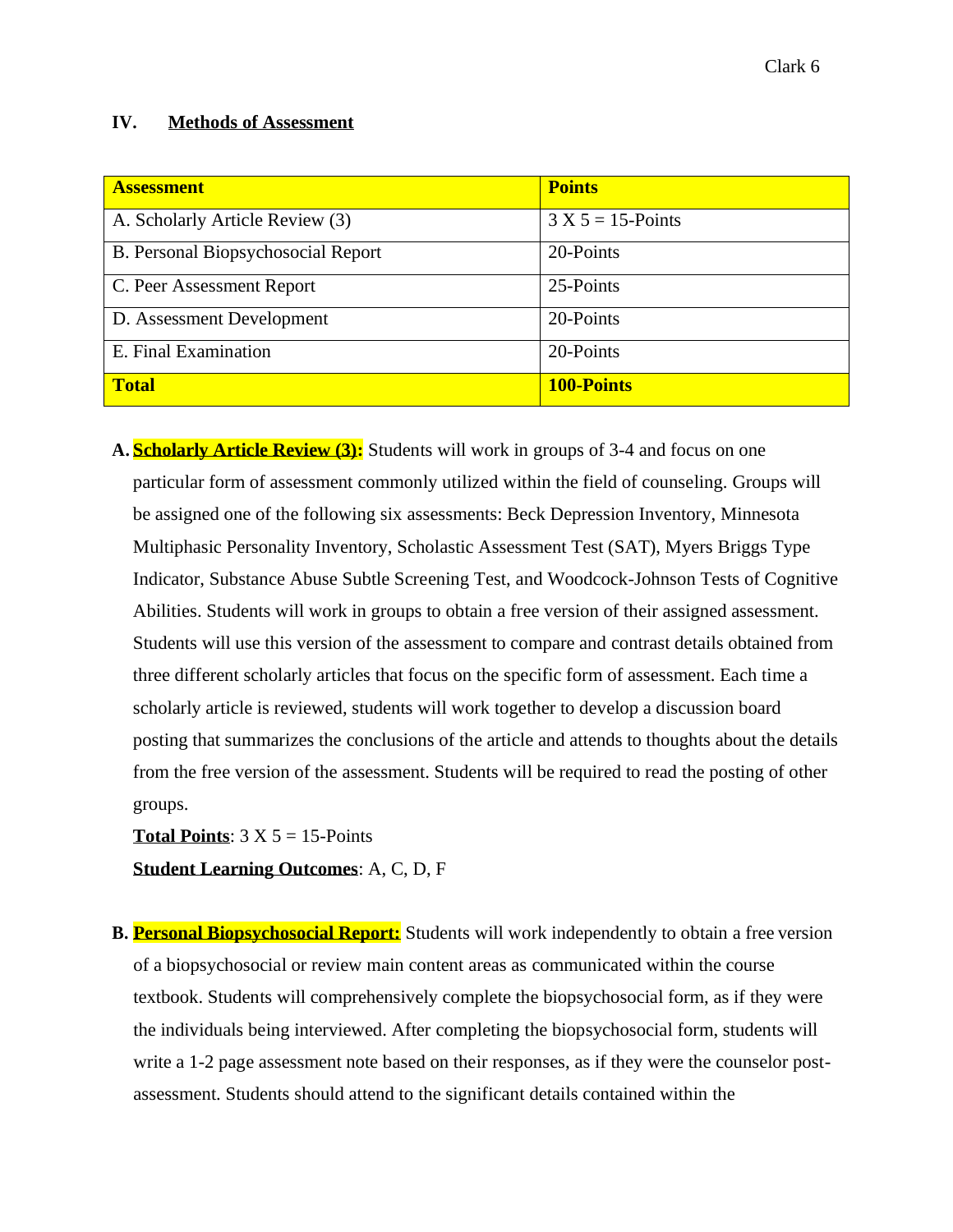biopsychosocial form to begin to develop a post-assessment plan, i.e. counseling and intervention.

**Total Points**: 20-Points **Student Learning Outcomes**: A, B, C, E, F

**C. Peer Assessment Report:** Students will work in groups of two to conduct assessments on one another. Students will work in pairs to select a mental health need based on one of the following subject areas: alcohol abuse, depression, anxiety, self-injury, eating disorders, and attention-deficit/hyperactivity disorder. The instructor will need to approve the selection. Student pairs will then identify three different versions of assessment based upon the selected subject area. Students will conduct the three different forms of assessment with one another, with each individual functioning in the role of counselor and client. It will be the students' decision to communicate the degree of severity of the subject area within the assessment. After each assessment is conducted students will process their experience with one another. After all 3 assessments are conducted students will complete an 2-3 page assessment report that synthesizes and interprets the information gathered from the 3 assessments that would serve as a report to the mock client. An additional 1-2 page reflection will focus on the student experience in the role of the counselor as well as the role of the client.

**Total Points**: 25-Points

**Student Learning Outcomes**: A, C, D, E, F

**D. Assessment Development:** Students will work in groups of 3-4 to develop 15-questions that could be incorporated within an achievement test for the Assessment and Appraisal in Counseling Course. Students will be assigned one of seven subject areas within assessment based upon the main content areas communicated in the Course Content section of this syllabus. Students need to make sure they are developing questions that intentionally measure achievement within their assigned content area.

**Total Points**: 20-Points

**Student Learning Outcomes**: A, D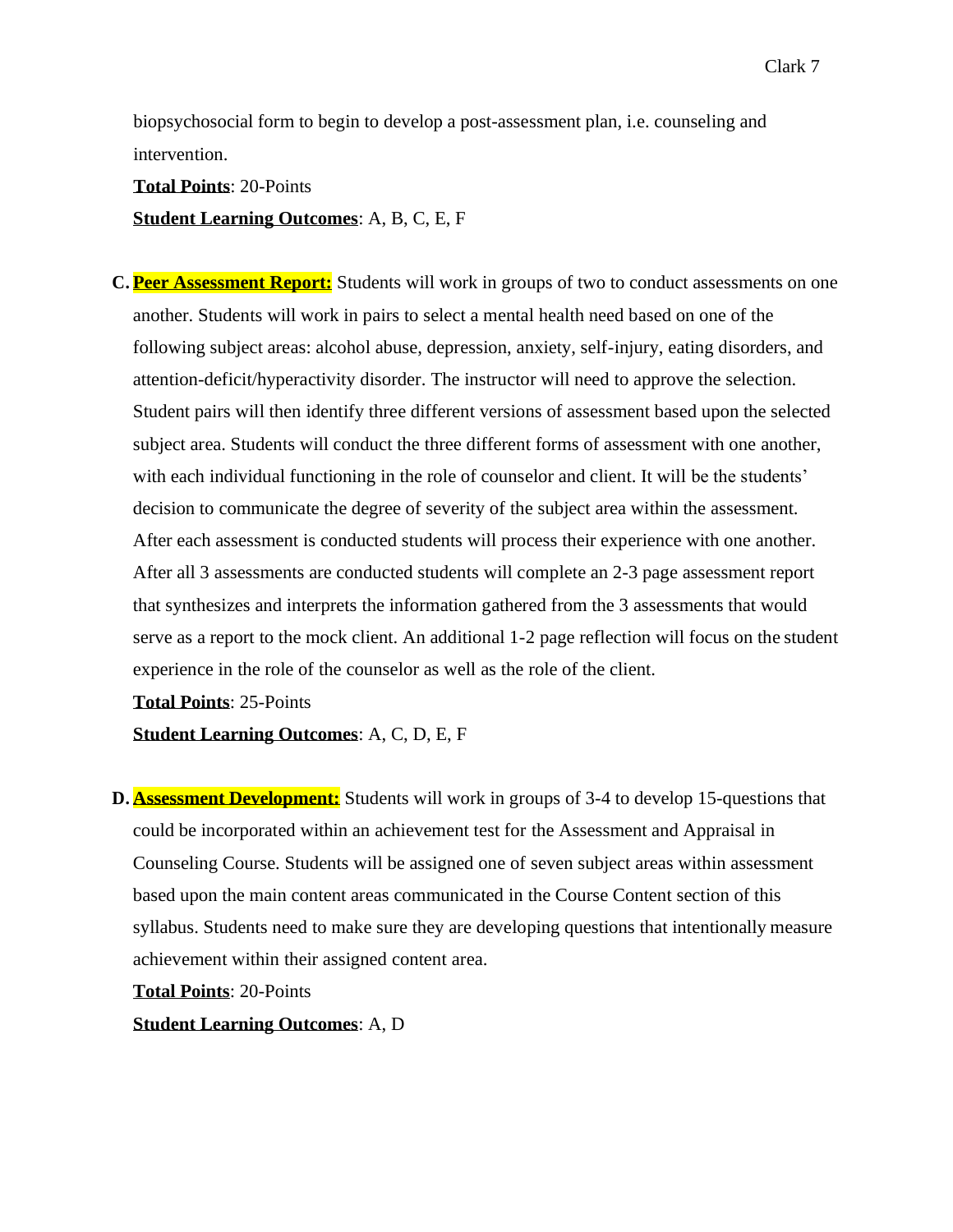**E. Final Examination:** Students will complete a final examination that reviews all material within the course. Students should utilize questions submitted in the Assessment Development assignment to review and prepare for the exam.

**Total Points**: 20-Points

## **Student Learning Outcomes**: A- F

#### **V. Final Grade Scale**

**Note**: All students in the Graduate Counseling Program MUST receive a grade of **"B" or higher.** If a student fails to do so, **he or she must repeat the course before continuing in the program.**

Please see the SGPS Academic Catalog or Graduate Counseling Student Handbook for additional information about course grades and academic integrity:

SGPS Academic Catalog

Graduate Counseling Student Handbook

| A      | $100 - 93$   |  |
|--------|--------------|--|
| $A -$  | $90 - 92$    |  |
| $B+$   | $87 - 89$    |  |
| B      | $83 - 86$    |  |
| $*B-$  | $80 - 82$    |  |
| $*C+$  | $77 - 79$    |  |
| $C^*C$ | $73 - 76$    |  |
| $*C-$  | $70 - 72$    |  |
| *F     | 70 and Below |  |

Students are responsible for understanding and will be held accountable for the information on the following topics that can be found within the Academic Catalog.

**Attendance Policy**: Timely, consistent attendance in class has been shown to have a direct correlation to student performance. Missing classes causes students to fall behind in the course material. The policy for this class is that undocumented absences and tardy attendance are unacceptable. Absences are permitted only in cases of illness or other legitimate causes (family emergency, death in the family, etc.). In cases of a documented absence from a class, the student will have both the opportunity and responsibility to make up all class work missed.

Students are allowed documented absences equivalent to one week of classes for any course in which they are enrolled. This course meets for 13-class sessions. Therefore, you will only be permitted to miss 1-class session over the semester without absences impacting your final grade. Absences are counted from the first day of class.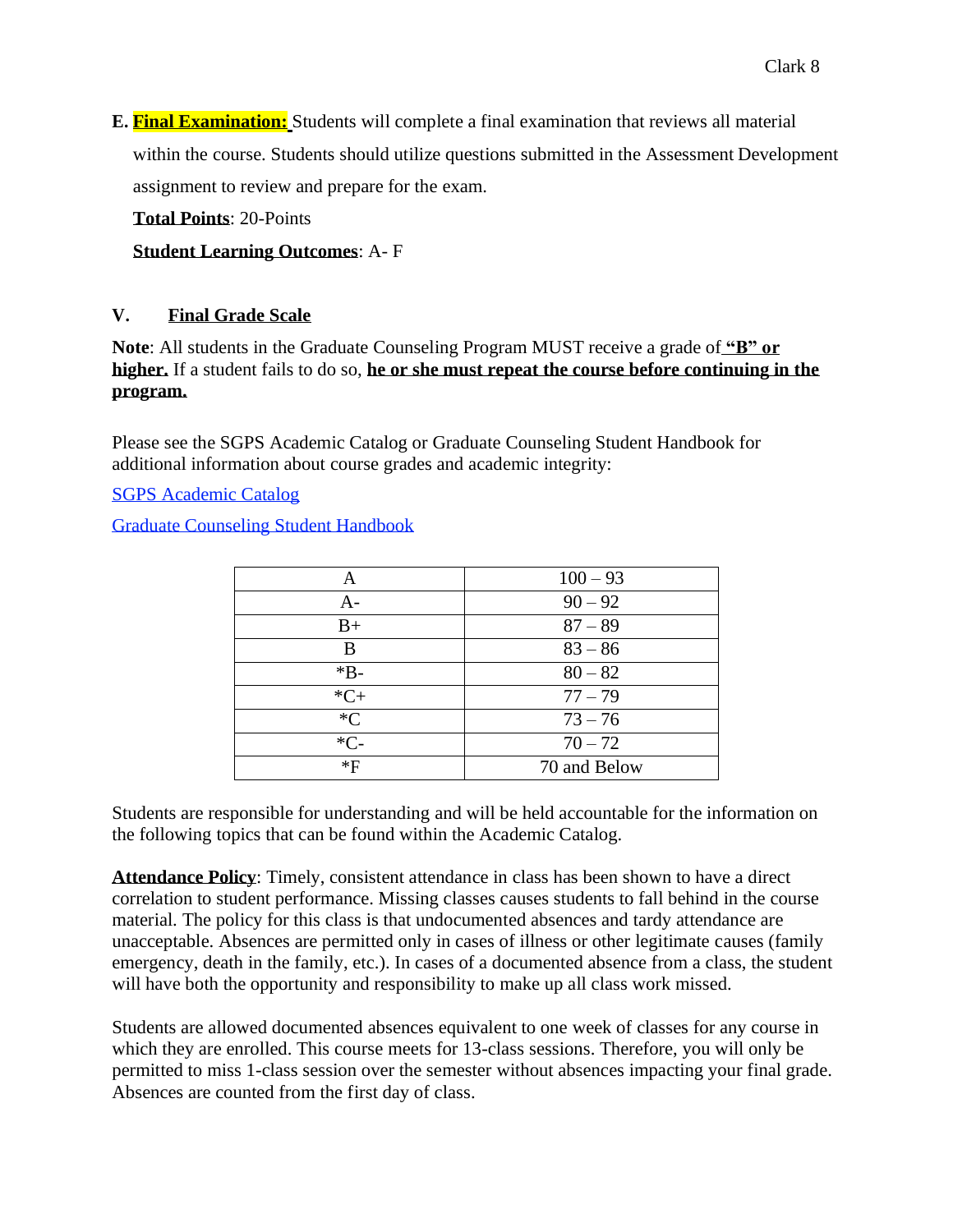Entering the class late or leaving the room during class interrupts the classwork in progress and is disruptive to the learning process for students who are trying to learn. Serious tardiness or leaving class sessions frequently may impact your final grade for the course.

**Academic Integrity:** Academic integrity is important to the intellectual climate at Rosemont College. Violations of academic integrity cannot be tolerated and may result in the student's failure in a course and/or suspension or expulsion from Rosemont College. Academic dishonesty includes but is not limited to: plagiarism; fabrication of data, information, or citations; multiple submissions of the same work in different courses; and cheating on exams or assignments. Cheating of any kind WILL result in a zero on the work in question and a letter grade reduction in the course grade after the student's grade is calculated using the zero on the work in question. At the instructor's discretion, it may also result in failing the course and/or reporting of the incident to the administration for further action.

**Class Assignments***:* Assignments that are not completed by the stated deadline will not be accepted. The submission of assignments that are late due to legitimate medical reasons or other extraordinary circumstances will be considered. Such circumstances must be supported by written documentation from an acceptable third party.

**Communications:** Changes in schedules, assignments, guidance, etc. will be communicated only to your Rosemont e-mail address. E-mail is the preferred way to communicate with the instructor and must be sent to the e-mail address listed on the front of this syllabus.

**Disability Statement:** If you have been approved for accommodations under ADA/504, please speak with the professor outside of class so that it is certain that all accommodations are provided promptly and completely. If you have not yet been approved for accommodations under ADA/504, but believe you might be entitled to them, please contact the Dean of Students in the Student Life Office at extension 2400 immediately. It would also be wise to speak with your professor, since temporary arrangements may be made under certain circumstances.

**Student Concerns***:* Students who have any course-related concerns should talk directly with their faculty member prior to the next class meeting. If a mutually acceptable resolution cannot be achieved, the student is advised to follow the procedures outlined in the appropriate Student Handbook.

**Cell Phone Use:** In order to be able to receive campus-wide safety or weather alerts, cell phones may be left on vibrate only during class. Absent prior permission from the instructor, students may not acknowledge other messages or phone calls nor may they ever send or received text messages during class. Please keep your phone hidden from the class and on vibrate only. Cell phones should not be used for Internet purposes unless related to class assignments and instruction.

**Use of Laptops or Other Electronic Devices:** The use of personal laptops and other electronic devices during class sessions is strongly encouraged for the purposes of researching course material and engaging in classroom discussion. Students should not use their personal laptops for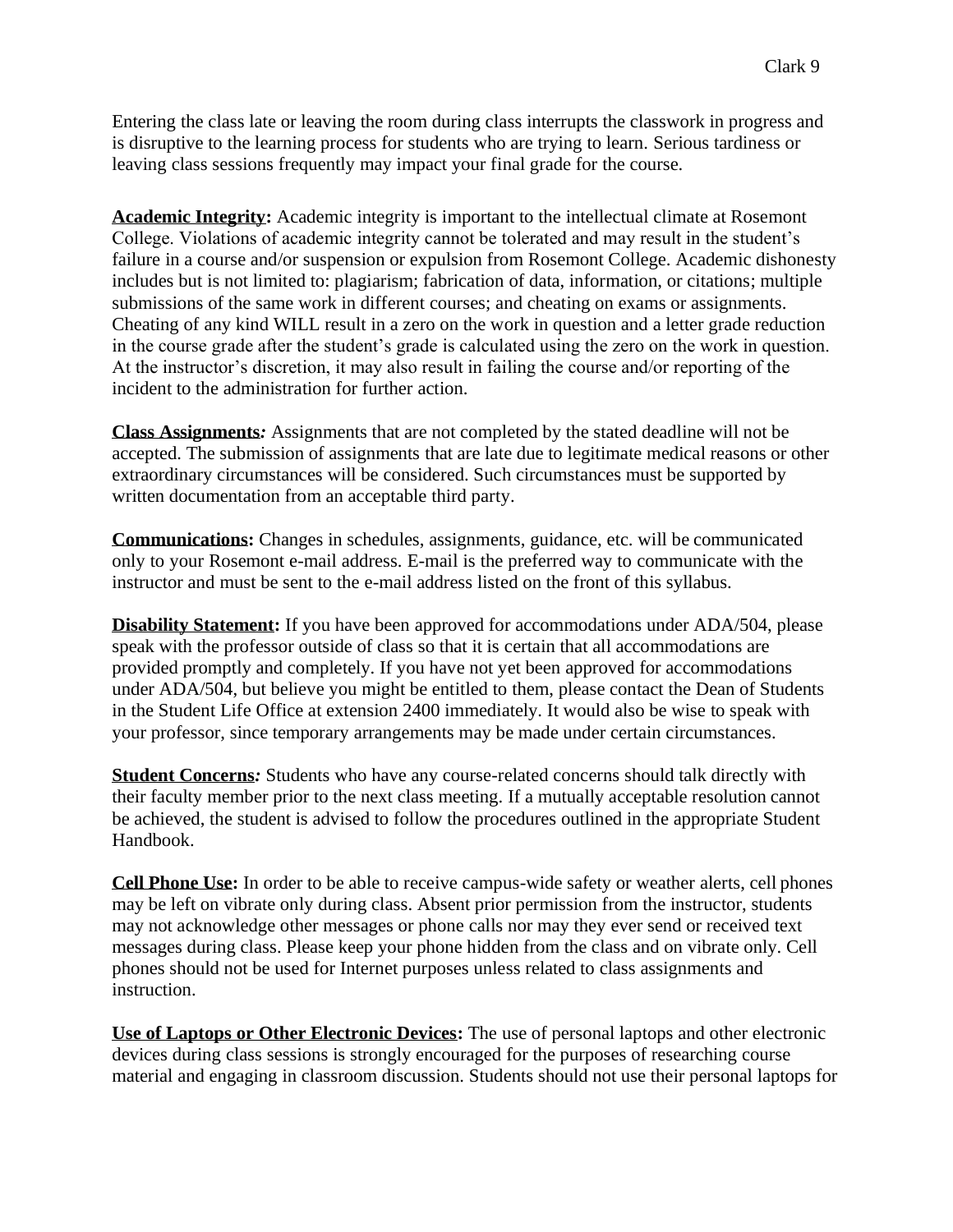any other purposes during any class session. Failure to abide by this policy may impact your final grade.

The use of personal cell phones during class session is strongly discouraged. If you experience an emergency situation please communicate the potential to receive a phone call during the class session at the start of class. You will be permitted to step outside the classroom to receive your call. Please do your best not to disturb the learning process in the classroom.

**Recording Lectures:** Neither video nor audio recording may be made of any lecture in this course without the express consent of the instructor.

**Inclement Weather:** The Rosemont "snow number" is Montgomery County 342. Announcements of closings are also posted on the website and placed on the main college number, 610-527-0200. Students are encouraged to register their cell phone or email address to e2Camplus on the iWay for cancellation notices.

**Course Website:** Information for this course, including, but not limited to, an electronic copy of this syllabus, is available through the course website located in the Rosemont College online learning portal (Canvas) located at <https://rosemont.instructure.com/login/canvas>. See your instructor if you have questions about accessing the course website.

**Submitting Papers Electronically:** Writing assignments for this course are to be submitted electronically via the course website.

## **Rosemont College 2018-2019 Graduate Academic Calendar**:

[https://rosemont.edu/\\_resources/site-pdfs/registrar/2018-2019\\_sgps\\_academic\\_calendar.pdf](https://rosemont.edu/_resources/site-pdfs/registrar/2018-2019_sgps_academic_calendar.pdf)

#### **VI. Required Textbook and Equipment**

Hays, D. G. (2017). *Assessment in counseling: Procedures and practices. (6th ed.).* Alexandria,

VA: American Counseling Association

| <b>Date</b> | <b>Topics/Activities</b>               | <b>Assignments Due</b> |
|-------------|----------------------------------------|------------------------|
| Week 1:     | <b>Course Orientation</b>              |                        |
|             | Hays Chapter 1: Use of Assessments in  |                        |
| 09/05/2018  | Counseling                             |                        |
|             |                                        |                        |
| Week 2:     | Hays Chapter 2: The Assessment Process |                        |
|             |                                        |                        |
| 09/12/2018  |                                        |                        |

## **VII. Tentative Course Schedule**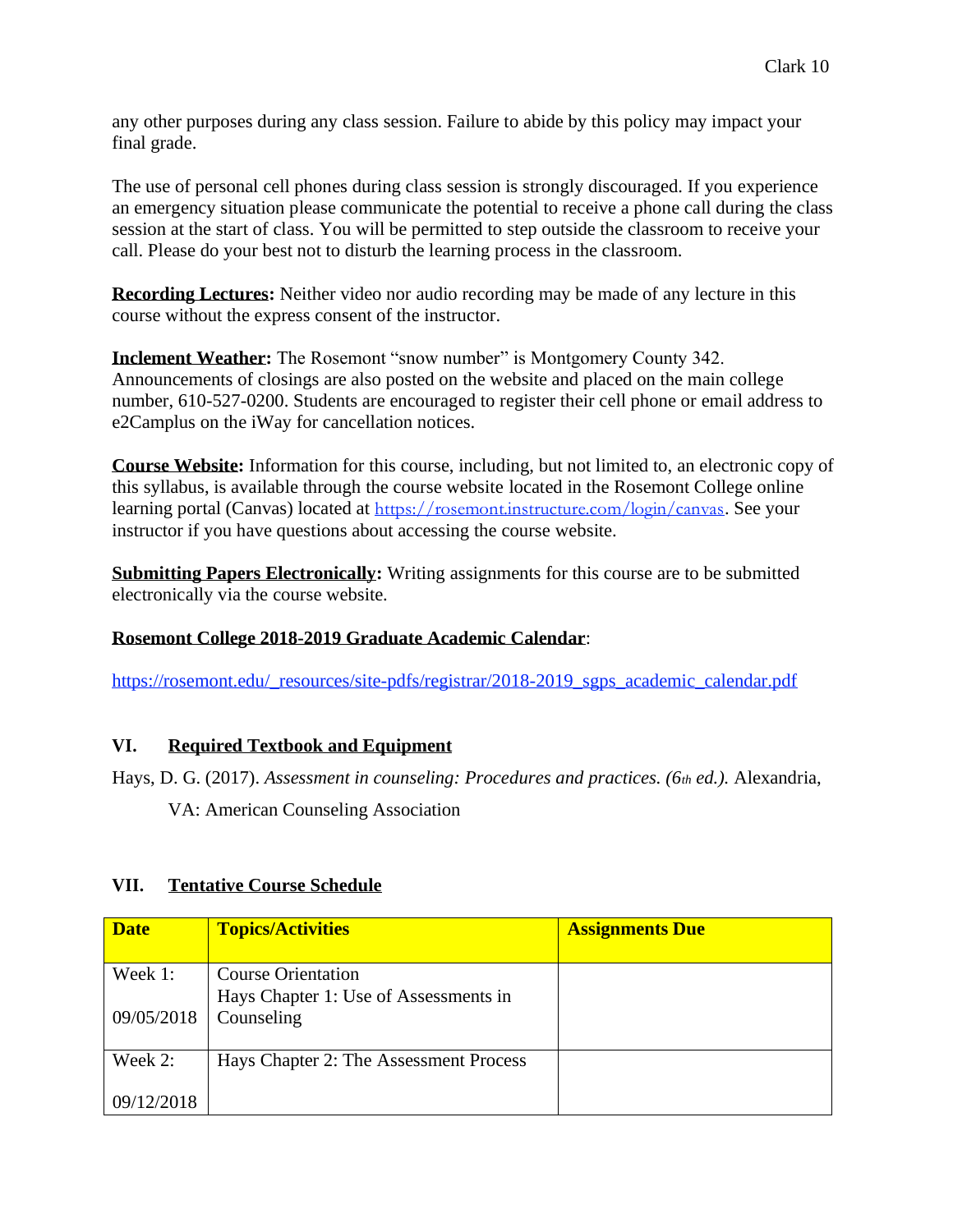| Week 3:         | Hays Chapter 3: Ethical, Legal, and                 | <b>Scholarly Article Review (1)</b> |
|-----------------|-----------------------------------------------------|-------------------------------------|
|                 | Professional Considerations in Assessment           |                                     |
| 09/19/2018      |                                                     |                                     |
| Week 4:         | Hays Chapter 4: Multicultural                       |                                     |
|                 | <b>Considerations in Assessment</b>                 |                                     |
| 09/26/2018      |                                                     |                                     |
| Week 5:         | Hays Chapter 5: Measurement Concepts                | <b>Personal Biopsychosocial</b>     |
|                 | Hays Chapter 6: Understanding and                   | <b>Report</b>                       |
| 10/03/2018      | <b>Transforming Raw Scores</b>                      |                                     |
|                 |                                                     |                                     |
| Week 6:         | Hays Chapter 7: Initial Assessment in<br>Counseling |                                     |
| 10/10/2018      |                                                     |                                     |
|                 |                                                     |                                     |
| Week 7:         | Hays Chapter 8: Substance Abuse and                 | <b>Scholarly Article Review (2)</b> |
| 10/17/2018      | <b>Mental Health Assessment</b>                     |                                     |
|                 |                                                     |                                     |
| Week 8:         | Hays Chapter 9: Assessment of Intelligence          |                                     |
|                 |                                                     |                                     |
| 10/24/2018      |                                                     |                                     |
| Week 9:         | Hays Chapter 10: Aptitude and                       | <b>Scholarly Article Review (3)</b> |
|                 | <b>Achievement Testing</b>                          |                                     |
| 10/31/2018      |                                                     |                                     |
|                 |                                                     |                                     |
| <b>Week 10:</b> | Hays Chapter 11: Career and Life Planning           |                                     |
|                 | Assessment                                          |                                     |
| 11/07/2018      |                                                     |                                     |
|                 |                                                     |                                     |
| Week 11:        | Hays Chapter 13: Assessment of Personality          | <b>Peer Assessment Report</b>       |
|                 |                                                     |                                     |
| 11/14/2018      |                                                     |                                     |
| <b>Week 12:</b> | Thanksgiving Holiday - No Class                     |                                     |
|                 |                                                     |                                     |
| 11/21/2018      |                                                     |                                     |
| <b>Week 13:</b> | Hays Chapter 15: Communication of                   | <b>Assessment Development</b>       |
|                 | <b>Assessment Results</b>                           |                                     |
| 11/28/2018      |                                                     |                                     |
|                 |                                                     |                                     |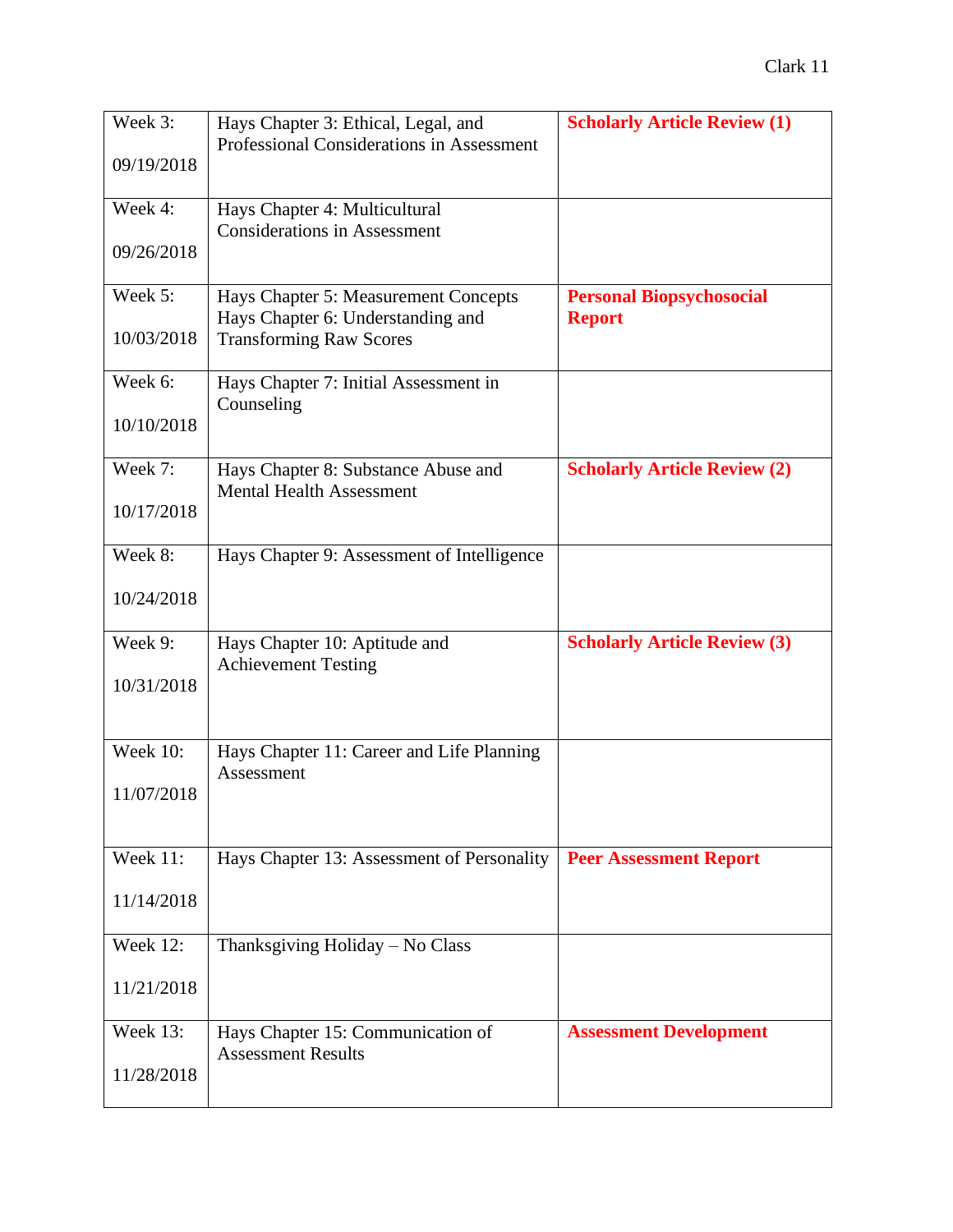| Week $14$ : | <b>Final Examination</b> |
|-------------|--------------------------|
| 12/05/2018  |                          |

## **VIII. Bibliography**

### **A. Print Resources**

Atay, S. (2012). The standardization of Myers-Briggs Type Indicator into Turkish: An application on students. *Journal of Instructional Psychology, 39*(2), 74-79. Retrieved from

[http://search.ebscohost.com.rosemont.idm.oclc.org/login.adirect=true&db=psyh&AN=20](http://search.ebscohost.com.rosemont.idm.oclc.org/login.adirect%3Dtrue%26db%3Dpsyh%26AN%3D2013-06939-001%26site%3Dehost-live) [13-06939-001&site=ehost-live.](http://search.ebscohost.com.rosemont.idm.oclc.org/login.adirect%3Dtrue%26db%3Dpsyh%26AN%3D2013-06939-001%26site%3Dehost-live)

- Benson, N., & Taub, G. E. (2013). Invariance of Woodcock-Johnson III scores for students with learning disorders and students without learning disorders. *School Psychology Quarterly, 28*(3), 256-272. [https://doi-org.rosemont.idm.oclc.org/10.1037/spq0000029.](https://doi-org.rosemont.idm.oclc.org/10.1037/spq0000029)
- Calderon, O., & Ruben, L. (2008). A contextual multidimensional, interdisciplinary approach to assessment of ADHD: A best practice clinical model. *Best Practices in Mental Health: An International Journal, 4*(2), 59-79. Retrieved from [http://search.ebscohost.com.rosemont.idm.oclc.org/login.adirect=true&db=psyh&AN=20](http://search.ebscohost.com.rosemont.idm.oclc.org/login.adirect%3Dtrue%26db%3Dpsyh%26AN%3D2010-25109-005%26site%3Dehost-live) [10-25109-005&site=ehost-live.](http://search.ebscohost.com.rosemont.idm.oclc.org/login.adirect%3Dtrue%26db%3Dpsyh%26AN%3D2010-25109-005%26site%3Dehost-live)
- Coll, K. M., Juhnke, G. A., Thobro, P., & Haas, R. (2003). A preliminary study using the Substance Abuse Subtle Screening Inventory-Adolescent Form as an outcome measure with adolescent offenders. *Journal of Addictions & Offender Counseling, 24*(1), 11-22. [https://doi-org.rosemont.idm.oclc.org/10/1002/j.2161-1874.2003.tb00178.x.](https://doi-org.rosemont.idm.oclc.org/10/1002/j.2161-1874.2003.tb00178.x)
- Dahlke, J. A., Sackett, P. R., & Kuncel, N. R. (2019). Effects of range restriction and criterion contamination of differential validity of the SAT by race/ethnicity and sex. J*ournal of Applied Psychology*. [https://doi-org.rosemont.idm.oclc.org/10.1037/apl0000382.](https://doi-org.rosemont.idm.oclc.org/10.1037/apl0000382)
- Daneman, M., & Hannon, B. (2001). Using working memory theory to investigate the construct validity of multiple-choice reading comprehension tests such as the SAT. *Journal of Experimental Psychology, 130*(2), 208-223. [https://doi-3445.130.2.208.](https://doi-3445.130.2.208/)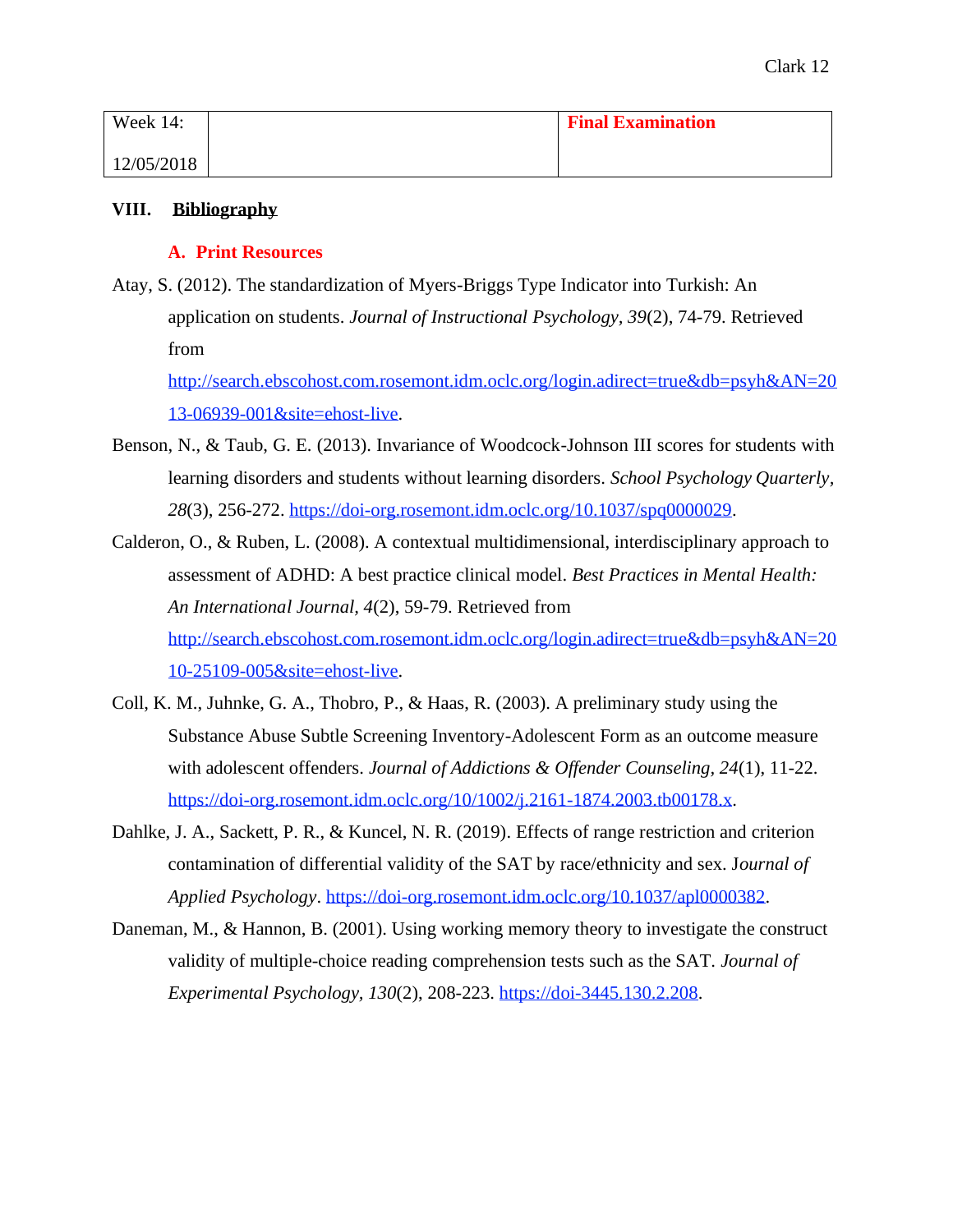- Dombrowski, S. C., McGill, R. J., & Canivez, G. L. (2018). Hierarchial exploratory factor analyses of the Woodcock-Johnson IV Full Test Battery: Implications for CHC application in school psychology. *School Psychology Quarterly, 33*(2), 235-250. [https://doi-org.rosemont.idm.oclc.org/10.1037/spq0000221.supp.](https://doi-org.rosemont.idm.oclc.org/10.1037/spq0000221.supp)
- Freedle, R. O. (2003). Correcting the SAT's ethnic and social-class bias: A method for reestimating SAT scores. *Harvard Educational Review, 73*(1), 1-43. [https://doi](https://doi-org.rosemont.idm.oclc.org/10.17763/haer.73.1.8465k88616hn4757)[org.rosemont.idm.oclc.org/10.17763/haer.73.1.8465k88616hn4757.](https://doi-org.rosemont.idm.oclc.org/10.17763/haer.73.1.8465k88616hn4757)
- Huebner, L. A., Weitzman, L. M., Mountain, L. M., Nelson, K. L., Oakley, D. R., Smith, M. L. (2006). Professional issues: Development and use of an eating disorder assessment and treatment protocol. *Journal of College Counseling, 9*(1), 72-78. [https://doi](https://doi-org.rosemont.idm.oclc.org/10.1002/j.2161-1882.2006.tb000094.x)[org.rosemont.idm.oclc.org/10.1002/j.2161-1882.2006.tb000094.x.](https://doi-org.rosemont.idm.oclc.org/10.1002/j.2161-1882.2006.tb000094.x)
- Kennedy, R. B., & Kennedy, D. A. (2004). Using the Myers-Briggs Type Indicator® in career counseling. *Journal of Employment Counseling, 41*(1), 38-44. [https://doi](https://doi-org.rosemont.idm.oclc.org/10.1002/j.2161-1920.2004.tb00876.x)[org.rosemont.idm.oclc.org/10.1002/j.2161-1920.2004.tb00876.x.](https://doi-org.rosemont.idm.oclc.org/10.1002/j.2161-1920.2004.tb00876.x)
- Lazowski, L. E., & Geary, B. B. (2016). Validation of the Adult Substance Abuse Subtle Screening Inventory-4 (SASSI-4). *European Journal of Psychological Assessment*. [http://doi-org.rosemont.idm.oclc.org/10.1027/1015-5759/a000359.](http://doi-org.rosemont.idm.oclc.org/10.1027/1015-5759/a000359)
- Lydecker, J. A., White, M. A., & Grilo, C. M. (2016). Black patients with binge-eating disorder: Comparison of different assessment methods. *Psychological Assessment, 28*(10, 1319- 1324. [https://doi-org.rosemont.idm.oclc.org/10.1037/pas0000246.](https://doi-org.rosemont.idm.oclc.org/10.1037/pas0000246)
- Martin, J., Cloutier, P. F., Levesque, C., Bureau, J. F., Lafontaine, M. F., & Nixon, M. K. (2013). Psychometric properties of the functions and addictive features scales of the Ottawa Self-Injury Inventory: A preliminary investigation using a university sample. *Psychological Assessment, 25*(3), 1013-1018. [https://doi-org.rosemont.idm.oclc.org/10.1037/a0032575.](https://doi-org.rosemont.idm.oclc.org/10.1037/a0032575)
- Miller, C. S., Woodson, J., Howell, R. T., & Shields, A. L. (2009). Measurements instruments scales tests: (SASSI): Assessing the reliability of scores produced by the Substance Abuse Subtle Screening Inventory. *Substance Use & Misuse, 44*(8), 1090-1100. [https://doi-org.rosemont.idm.oclc.org/10.1080/10826080802486772.](https://doi-org.rosemont.idm.oclc.org/10.1080/10826080802486772)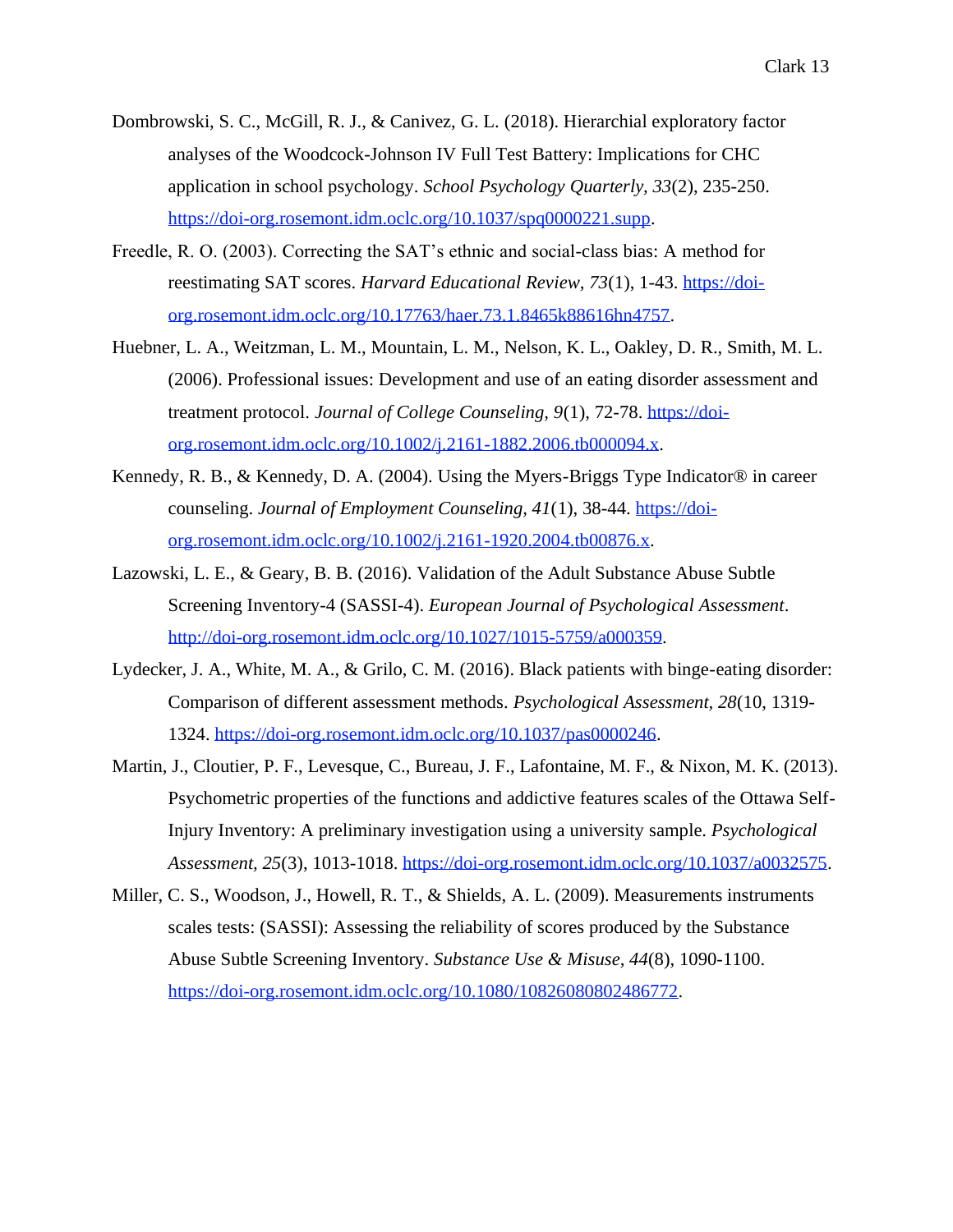- Miller, E. C., Li, J., & Kabell, D. R. (2015). Using the Minnesota Multiphasic Personality Inventory (Adolescent version) to identify secondary students with emotional disturbance. *Best Practices in Mental Health: An International Journal, 11*(2), 35-46. Retrieved from [http://search.ebschohost.com.rosemont.idm.oclc.org/login.a.direct=true&db=psyh&AN=](http://search.ebschohost.com.rosemont.idm.oclc.org/login.a.direct%3Dtrue%26db%3Dpsyh%26AN%3D2015-48487-004%26site%3Dehost-live) [2015-48487-004&site=ehost-live.](http://search.ebschohost.com.rosemont.idm.oclc.org/login.a.direct%3Dtrue%26db%3Dpsyh%26AN%3D2015-48487-004%26site%3Dehost-live)
- Olino, T. M., Yu, L., McMakin, D. L., Forbes, E. E., Seeley, J. R., Lewsinsohn, P. M., & Pilkonis, P. A. (2013). Comparisons across depression assessment instruments in adolescence and young adulthood: An item response theory study using two linking methods. *Journal of Abnormal Child Psychology, 41*(8), 1267-1277. [https://doi](https://doi-org.rosemont.idm.oclc.org/10.1007/s10802-013-9756-6)[org.rosemont.idm.oclc.org/10.1007/s10802-013-9756-6.](https://doi-org.rosemont.idm.oclc.org/10.1007/s10802-013-9756-6)
- Pittenger, D. J. (2005). Cautionary comments regarding the Myers-Briggs Type Indicator. *Consulting Psychology Journal: Practice and Research, 57*(3), 210-221. [https://doi](https://doi-org.rosemont.idm.oclc.org/10.1037/1065-9293.57.3.210)[org.rosemont.idm.oclc.org/10.1037/1065-9293.57.3.210.](https://doi-org.rosemont.idm.oclc.org/10.1037/1065-9293.57.3.210)
- Rausch, E., Racz, S. J., Augenstein, T. M., Keeley, L., Lipton, M. F., Szollos, S., … De Los Reyes, A. (2017). A multi-informant approach to measuring depressive symptoms in clinical assessments of adolescent social anxiety using the Beck Depression Inventory-II: Convergent, incremental, and criterion-related validity. *Child & Youth Care Forum, 46*(5), 661-683. [https://doi-org.rosemont.idm.oclc.org/10.1007/s10566-017-9403-4.](https://doi-org.rosemont.idm.oclc.org/10.1007/s10566-017-9403-4)
- Sashidharan, T., Pawlow, L. A., & Pettibone, J. C. (2012). An examination of racial bias in the Beck Depression Inventory-II. *Cultural Diversity and Ethnic Minority Psychology, 18*(2), 203-209. [https://doi-org.rosemont.idm.oclc.org/10.1037/a0027689.](https://doi-org.rosemont.idm.oclc.org/10.1037/a0027689)
- Shura, R. D., Denning, J. H., Miskey, H. M., & Rowland, J. A. (2017). Symptom and performance validity with veterans assessed for Attention-Deficit/Hyperactivity Disorder (ADHD). *Psychological Assessment, 29*(12), 1458-1465. [https://doi](https://doi-org.rosemont.idm.oclc.org/10.1037/pas0000436)[org.rosemont.idm.oclc.org/10.1037/pas0000436.](https://doi-org.rosemont.idm.oclc.org/10.1037/pas0000436)
- Stokes, J. M., Pogge, D. L., & Archer, R. P. (2018). Comparisons between the Minnesota Multiphasic Personality Inventory-Adolescent-Restructured Form (MMPI-A-RF) and MMPI-A in adolescent psychiatric inpatient. *Psychological Assessment, 30*(3), 370-382. [https://doi-org.rosemont.idm.oclc.org/10.1037/pas0000488.](https://doi-org.rosemont.idm.oclc.org/10.1037/pas0000488)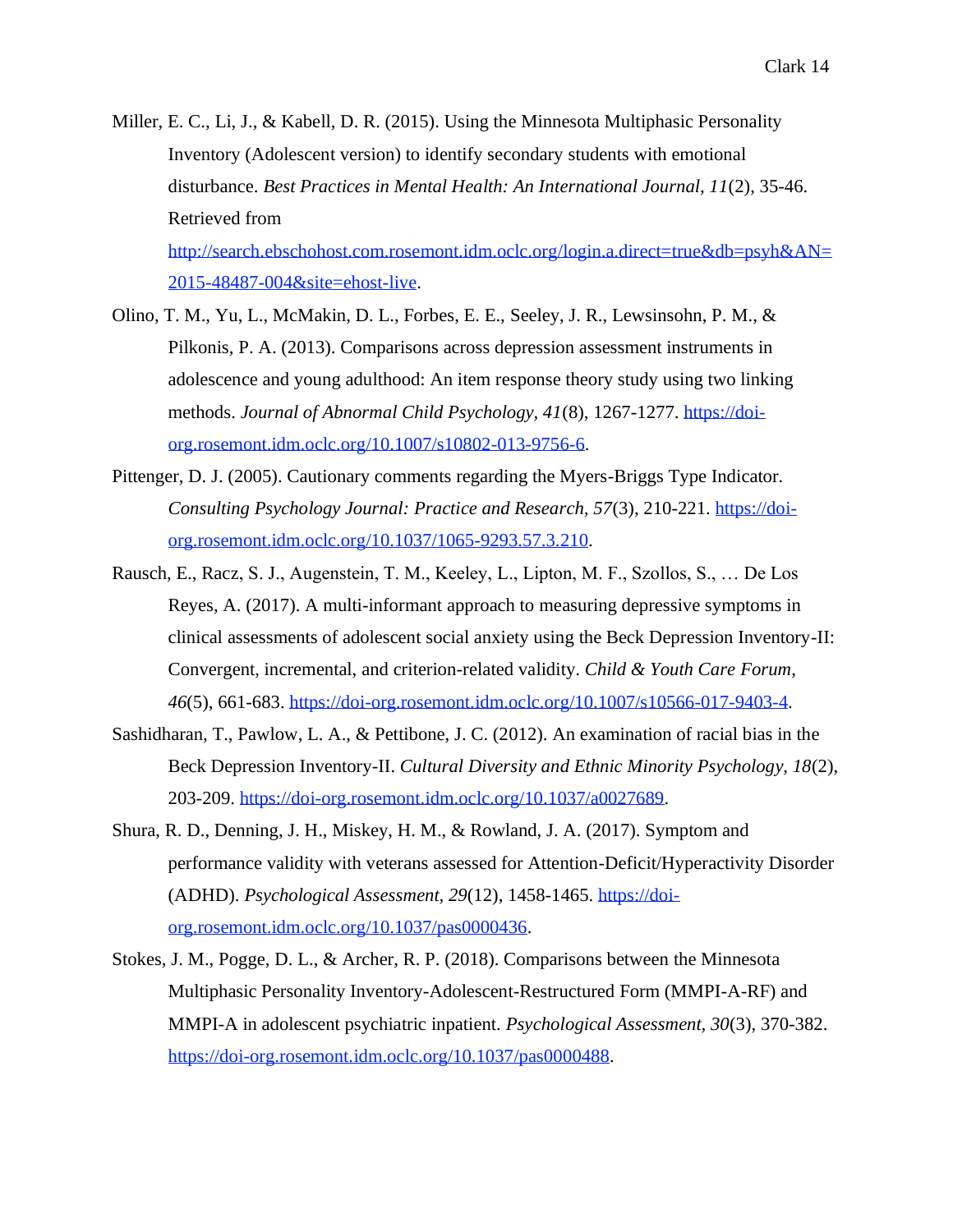- Taub, G. E., & McGrew, K. S. (2004). A confirmatory factor analysis of Cattell-Horn-Carroll Theory and cross-age invariance of the Woodcock-Johnson Tests of Cognitive Abilities III. *School Psychology Quarterly, 19*(1), 72-87. [https://doi](https://doi-org.rosemont.idm.oclc.org/10.1521/scpq.19.1.72.29409)[org.rosemont.idm.oclc.org/10.1521/scpq.19.1.72.29409.](https://doi-org.rosemont.idm.oclc.org/10.1521/scpq.19.1.72.29409)
- Troister, T., D'Agata, M. T., & Holden, R. R. (2015). Suicide risk screening: Comparing the Beck Depression Inventory-II, Beck Hopelessness Scale, and Psychache Scale in undergraduates. *Psychological Assessment, 27*(4), 1500-1506. [https://doi](https://doi-org.rosemont.idm.oclc.org/10.1037/pas0000126)[org.rosemont.idm.oclc.org/10.1037/pas0000126.](https://doi-org.rosemont.idm.oclc.org/10.1037/pas0000126)
- White Kress, V. E. (2003). Self-injurious behaviors: Assessment and diagnosis. *Journal of Counseling & Development, 81*(4), 490-496. [https://doi](https://doi-org.rosemont.idm.oclc.org/10/1002/j.1556-6678.2003.tb00276.x)[org.rosemont.idm.oclc.org/10/1002/j.1556-6678.2003.tb00276.x.](https://doi-org.rosemont.idm.oclc.org/10/1002/j.1556-6678.2003.tb00276.x)
- Whitlock, J., Exner-Cortens, D., & Purington, A. (2014). Assessment of nonsuicidal self-injury: Development and initial validation of the Non-Suicidal Self-Injury-Assessment Tool (NSSI-AT). *Psychological Assessment, 26*(3), 935-946. [https://doi](https://doi-org.rosemont.idm.oclc.org/10.1037/a0036611.supp)[org.rosemont.idm.oclc.org/10.1037/a0036611.supp.](https://doi-org.rosemont.idm.oclc.org/10.1037/a0036611.supp)
- Whitman, M. R., Tarescavage, A. M., Glassmire, D. M., Burchett, D., & Sellbom, M. (2018). Examination of differential validity of MMPI-2-RF scores by gender and ethnicity in predicting future suicidal and violent behaviors in a forensic sample. *Psychological Assessment*. [https://doi-org.rosemont.idm.oclc.org/10.1037/pas0000677.supp.](https://doi-org.rosemont.idm.oclc.org/10.1037/pas0000677.supp)
- Wong, R., Wu, R., Guo, C., Lam, J. K., & Snowden, L. R. (2012). Culturally sensitive depression assessment for Chinese American immigrants: Development of a comprehensive measure and a screening scale using an item response approach. *Asian American Journal of Psychology, 3*(4), 230-253. [https://doi](https://doi-org.rosemont.idm.oclc.org/10.1037/a0025628)[org.rosemont.idm.oclc.org/10.1037/a0025628.](https://doi-org.rosemont.idm.oclc.org/10.1037/a0025628)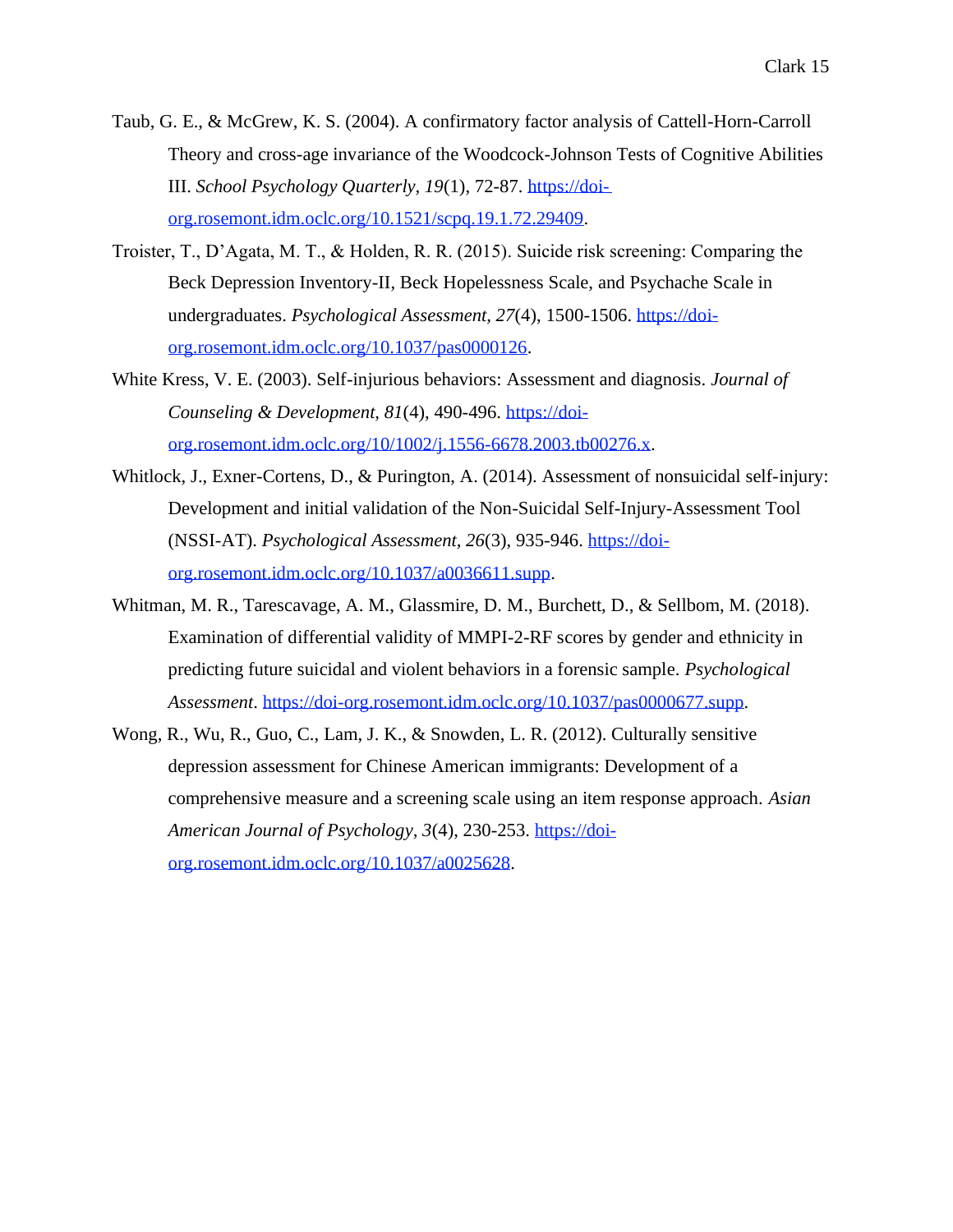# **IX. CACREP Standards Assessment Crosswalk**

| <b>CACREP Standard (Main Content)</b>                                                                                                                                                                                                                                                                                                                     | <b>Assessment</b>                                                                                 | <b>Student Learning</b><br><b>Outcome</b> |
|-----------------------------------------------------------------------------------------------------------------------------------------------------------------------------------------------------------------------------------------------------------------------------------------------------------------------------------------------------------|---------------------------------------------------------------------------------------------------|-------------------------------------------|
| The multiple professional roles and<br>functions of counselors across specialty<br>areas, and their relationships with human<br>service and integrated behavioral health<br>care systems, including interagency and<br>interorganizational collaboration and<br>consultation (1b. Professional<br><b>Counseling Orientation and Ethical</b><br>Practice). | Personal Biopsychosocial<br>Report, Peer Assessment<br>Report, Final<br>Examination               | $(A)$ $(C)$ $(E)$ $(F)$                   |
| Counselors' roles and responsibilities as<br>members of interdisciplinary community<br>outreach and emergency management<br>response teams (1c. Professional<br><b>Counseling Orientation and Ethical</b><br>Practice).                                                                                                                                   | Peer Assessment Report,<br><b>Final Examination</b>                                               | $(A)$ $(F)$                               |
| Ethical standards of professional<br>counseling organizations for credentialing<br>bodies, and applications of ethical and<br>legal considerations in professional<br>counseling. (1i. Professional Counseling<br><b>Orientation and Ethical Practice).</b>                                                                                               | Personal Biopsychosocial<br>Report, Peer Assessment<br>Report, Final<br>Examination               | $(A)$ $(B)$ $(C)$                         |
| Multicultural and pluralistic<br>characteristics within and among diverse<br>groups nationally and internationally (2a.<br><b>Social and Cultural Diversity).</b>                                                                                                                                                                                         | <b>Scholarly Article</b><br>Review, Personal<br>Biopsychosocial Report,<br>Peer Assessment Report | $(A)$ $(E)$                               |
| Theories and models of multicultural<br>counseling, cultural identity development,<br>and social justice and advocacy (2b.<br><b>Social and Cultural Diversity).</b>                                                                                                                                                                                      | <b>Scholarly Article</b><br>Review, Peer Assessment<br>Report, Final<br>Examination               | $(A)$ $(C)$                               |
| The effects of power and privilege for<br>counselors and clients (2e. Social and<br><b>Cultural Diversity).</b>                                                                                                                                                                                                                                           | Personal Biopsychosocial<br>Report, Peer Assessment<br>Report                                     | $(A)$ $(B)$ $(E)$                         |
| The impact of spiritual beliefs on clients'<br>and counselors' worldviews (2g. Social<br>and Cultural Diversity).                                                                                                                                                                                                                                         | Personal Biopsychosocial<br>Report                                                                | $(A)$ $(F)$                               |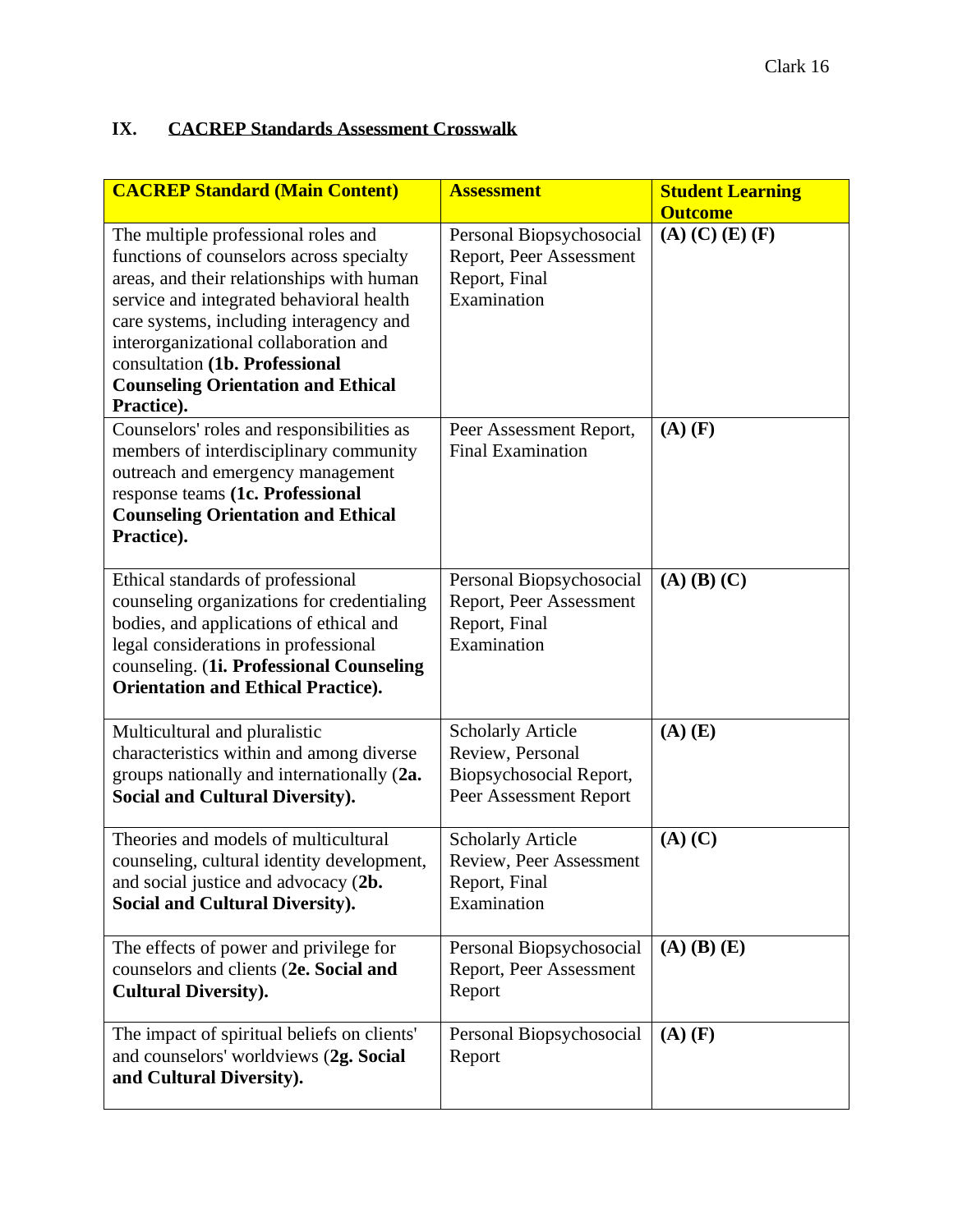| Strategies for identifying and eliminating     | <b>Scholarly Article</b>        | $(A)$ $(C)$ $(E)$       |
|------------------------------------------------|---------------------------------|-------------------------|
| barriers, prejudices, and processes of         | Review, Peer Assessment         |                         |
| intentional and unintentional oppression       | Report, Final                   |                         |
| and discrimination (2h. Social and             | Examination                     |                         |
| <b>Cultural Diversity).</b>                    |                                 |                         |
|                                                |                                 |                         |
| Theories of individual and family              | Personal Biopsychosocial        | $(A)$ $(F)$             |
| development across the lifespan (3a.           | Report, Peer Assessment         |                         |
| Human Growth and Development).                 | Report                          |                         |
|                                                |                                 |                         |
| Biological, neurological, and                  | Personal Biopsychosocial        | $(A)$ $(C)$ $(F)$       |
| physiological factors that affect human        | Report, Peer Assessment         |                         |
| development, functioning, and behavior.        | Report, Final                   |                         |
| (3e. Human Growth and Development).            | Examination                     |                         |
|                                                |                                 |                         |
| Systemic and environmental factors that        | Personal Biopsychosocial        | $(A)$ $(F)$             |
| affect human development, functioning,         | Report, Peer Assessment         |                         |
| and behavior (3f. Human Growth and             | Report, Final                   |                         |
| Development).                                  | Examination                     |                         |
|                                                |                                 |                         |
| Effects of crisis, disasters, and trauma on    | Personal Biopsychosocial        | (F)                     |
| diverse individuals across the lifespan (3g.   | Report, Peer Assessment         |                         |
| Human Growth and Development).                 | Report                          |                         |
|                                                |                                 |                         |
| Ethical and culturally relevant strategies     | <b>Scholarly Article</b>        | $(A)$ $(B)$             |
| for promoting resilience and optimum           | Review, Personal                |                         |
| development and wellness across the            | Biopsychosocial Report,         |                         |
| lifespan (3i. Human Growth and                 | Peer Assessment Report,         |                         |
| Development).                                  | <b>Final Examination</b>        |                         |
|                                                |                                 |                         |
| Approaches for conceptualizing the             | <b>Scholarly Article</b>        | $(A)$ $(E)$ $(F)$       |
| interrelationships among and between           | Review, Personal                |                         |
| work, mental well-being, relationships,        | Biopsychosocial Report,         |                         |
| and other life roles and factors (4b.          | Peer Assessment Report          |                         |
| <b>Career Development).</b>                    |                                 |                         |
|                                                |                                 |                         |
| Approaches for assessing the conditions of     | <b>Scholarly Article</b>        | $(A)$ $(C)$ $(D)$ $(F)$ |
| the work environment on clients' life          | Review, Personal                |                         |
| experiences (4d. Career Development).          | Biopsychosocial Report,         |                         |
|                                                | Peer Assessment Report          |                         |
| Strategies for assessing abilities, interests, | <b>Scholarly Article Review</b> | $(A)$ $(C)$ $(F)$       |
| values, personality and other factors that     |                                 |                         |
| contribute to career development (4e.          |                                 |                         |
| <b>Career Development).</b>                    |                                 |                         |
|                                                |                                 |                         |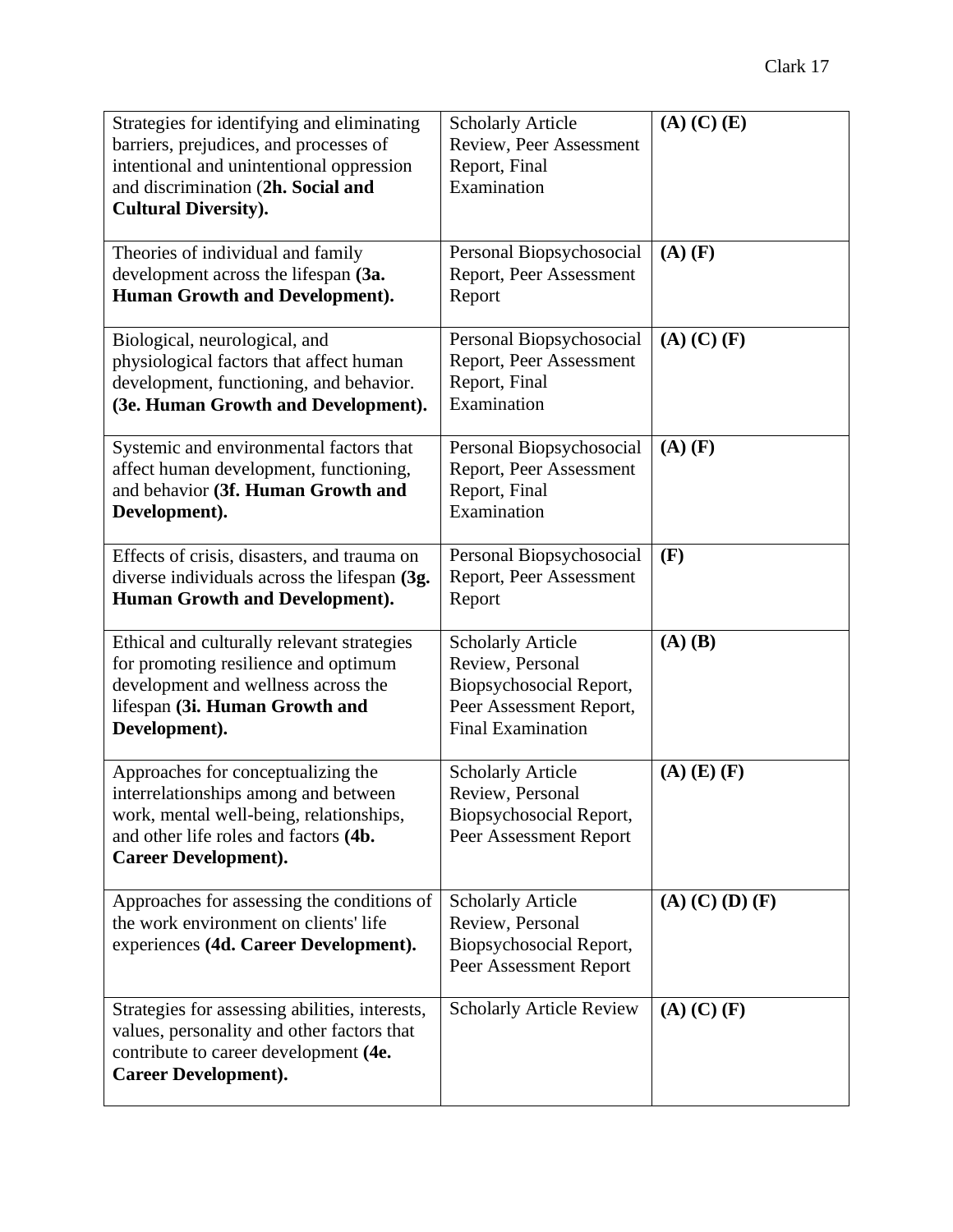| Strategies for advocating for diverse<br>clients' career and educational  | <b>Scholarly Article</b><br>Review, Personal        | $(A)$ $(C)$             |
|---------------------------------------------------------------------------|-----------------------------------------------------|-------------------------|
| development and employment                                                | Biopsychosocial Report,                             |                         |
| opportunities in a global economy (4g.                                    | Peer Assessment Report,                             |                         |
| <b>Career Development).</b>                                               | <b>Final Examination</b>                            |                         |
| Methods of identifying and using                                          | <b>Scholarly Article</b>                            | $(A)$ $(C)$ $(D)$       |
| assessment tools and techniques relevant                                  | Review, Personal                                    |                         |
| to career planning and decision making                                    | <b>Biopsychosocial Report</b>                       |                         |
| (4i. Career Development).                                                 |                                                     |                         |
| Ethical and culturally relevant strategies                                | <b>Scholarly Article</b>                            | $(A)$ $(B)$             |
| for addressing career development (4j.                                    | Review, Personal                                    |                         |
| <b>Career Development).</b>                                               | Biopsychosocial Report,<br><b>Final Examination</b> |                         |
| A systems approach to conceptualizing                                     | Personal Biopsychosocial                            | $(A)$ $(C)$ $(E)$       |
| clients (5b. Counseling and Helping                                       | Report                                              |                         |
| Relationships).                                                           |                                                     |                         |
| Counselor characteristics and behaviors                                   | Peer Assessment Report,                             | $(A)$ $(B)$ $(E)$       |
| that influence the counseling process (5f.                                | <b>Final Examination</b>                            |                         |
| <b>Counseling and Helping Relationships).</b>                             |                                                     |                         |
| Essential interviewing, counseling, and                                   | Personal Biopsychosocial                            | $(A)$ $(C)$ $(E)$ $(F)$ |
| case conceptualization skills (5g.                                        | Report, Peer Assessment                             |                         |
| <b>Counseling and Helping Relationships).</b>                             | Report, Final<br>Examination                        |                         |
| Developmentally relevant counseling                                       | Personal Biopsychosocial                            | $(A)$ $(B)$ $(E)$ $(F)$ |
| treatment or intervention plans (5h.                                      | Report                                              |                         |
| <b>Counseling and Helping Relationships).</b>                             |                                                     |                         |
| Suicide prevention models and strategies                                  | Peer Assessment Report,                             | $(A)$ $(F)$             |
| (51. Counseling and Helping                                               | <b>Final Examination</b>                            |                         |
| Relationships).                                                           |                                                     |                         |
| Crisis intervention, trauma-informed, and                                 | Peer Assessment Report,                             | $(A)$ $(F)$             |
| community-based strategies, such as                                       | <b>Final Examination</b>                            |                         |
| Psychological First Aid (5m. Counseling<br>and Helping Relationships).    |                                                     |                         |
|                                                                           |                                                     |                         |
| Approaches to group formation, including                                  | Personal Biopsychosocial                            | $(A)$ $(E)$             |
| recruiting, screening, and selecting<br>members (6e. Group Counseling and | Report                                              |                         |
| Group Work).                                                              |                                                     |                         |
|                                                                           |                                                     |                         |
|                                                                           |                                                     |                         |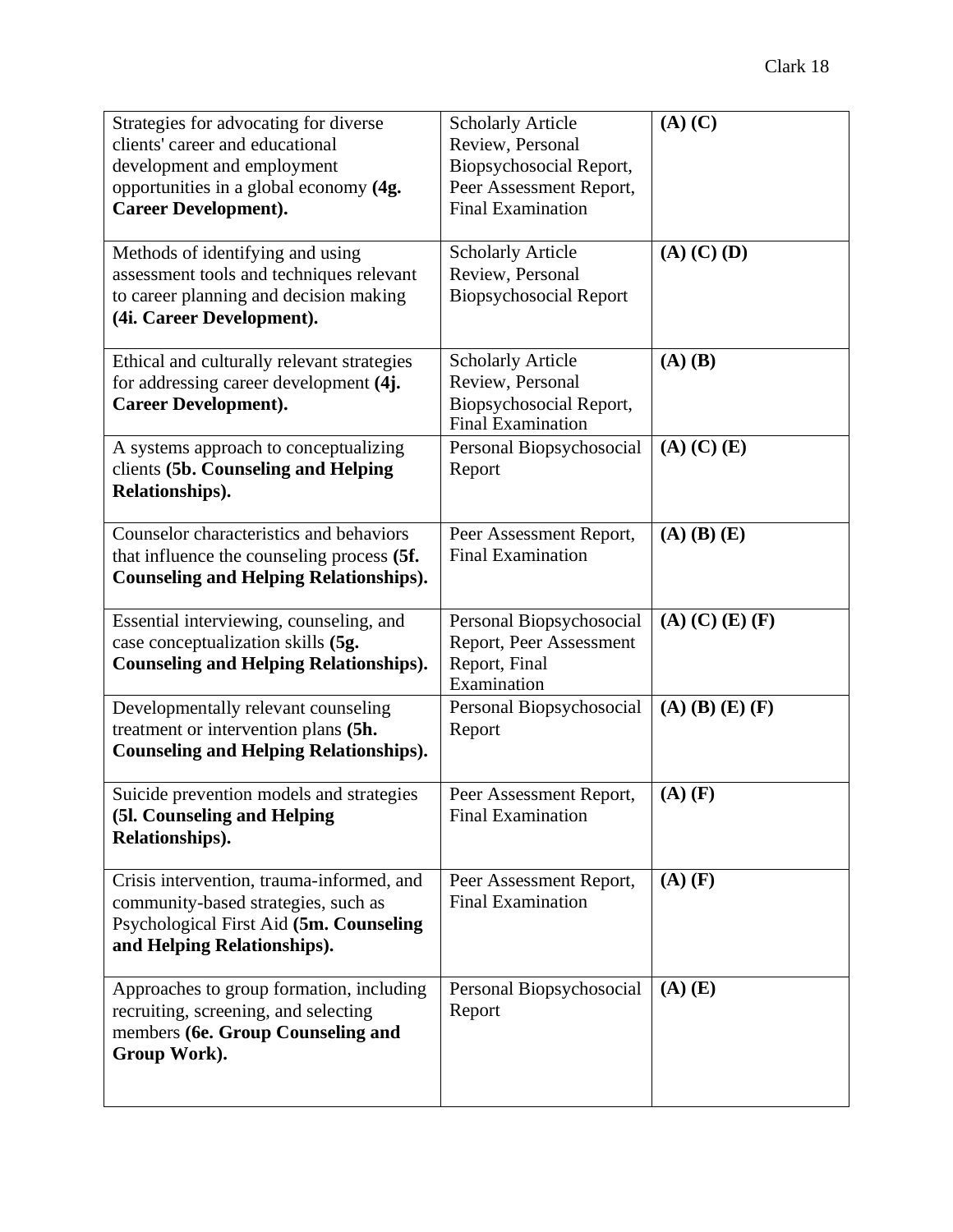| Ethical and culturally relevant strategies<br>for designing and facilitating groups (6g.                                                                                                                    | Personal Biopsychosocial<br>Report, Peer Assessment                                                                            | $(A)$ $(B)$             |
|-------------------------------------------------------------------------------------------------------------------------------------------------------------------------------------------------------------|--------------------------------------------------------------------------------------------------------------------------------|-------------------------|
| <b>Group Counseling and Group Work)</b>                                                                                                                                                                     | Report, Final<br>Examination                                                                                                   |                         |
| Historical perspectives concerning the<br>nature and meaning of assessment and<br>testing in counseling (7a. Assessment<br>and Testing).                                                                    | Assessment<br>Development, Final<br>Examination                                                                                | $(A)$ (B) (D) (E) (F)   |
| Methods of effectively preparing for and<br>conducting initial assessment meetings<br>(7b. Assessment and Testing).                                                                                         | Personal Biopsychosocial<br>Report, Peer Assessment<br>Report, Assessment<br>Development, Final<br>Examination                 | $(B)$ (C) (D) (E) (F)   |
| Procedures for assessing risk of<br>aggression or danger to others, self-<br>inflicted harm, or suicide (7c.<br><b>Assessment and Testing).</b>                                                             | Peer Assessment Report,<br><b>Final Examination</b>                                                                            | $(A)$ $(F)$             |
| Procedures for identifying trauma and<br>abuse and for reporting abuse (7d.<br><b>Assessment and Testing).</b>                                                                                              | <b>Scholarly Article</b><br>Review, Personal<br>Biopsychosocial Report,<br>Peer Assessment Report,<br><b>Final Examination</b> | $(A)$ $(F)$             |
| Use of assessments for diagnostic and<br>intervention planning purposes (7e.<br><b>Assessment and Testing).</b>                                                                                             | <b>Scholarly Article</b><br>Review, Personal<br>Biopsychosocial Report,<br>Peer Assessment Report,<br><b>Final Examination</b> | $(A)$ $(C)$ $(E)$ $(F)$ |
| Basic concepts of standardized and non-<br>standardized testing, norm-references and<br>criterion-referenced assessments, and<br>group and individuals' assessments (7f.<br><b>Assessment and Testing).</b> | <b>Scholarly Article</b><br>Review, Assessment<br>Development, Final<br>Examination                                            | <b>(D)</b>              |
| Statistical concepts, including scales of<br>measurement, measures of central<br>tendency, indices of variability, shapes<br>and types of distribution, and correlations<br>(7g. Assessment and Testing).   | <b>Final Examination</b>                                                                                                       | (D)                     |
| Reliability and validity in the use of<br>assessments (7h. Assessment and<br>Testing).                                                                                                                      | <b>Scholarly Article</b><br>Review, Assessment<br>Development, Final<br>Examination                                            | (D)                     |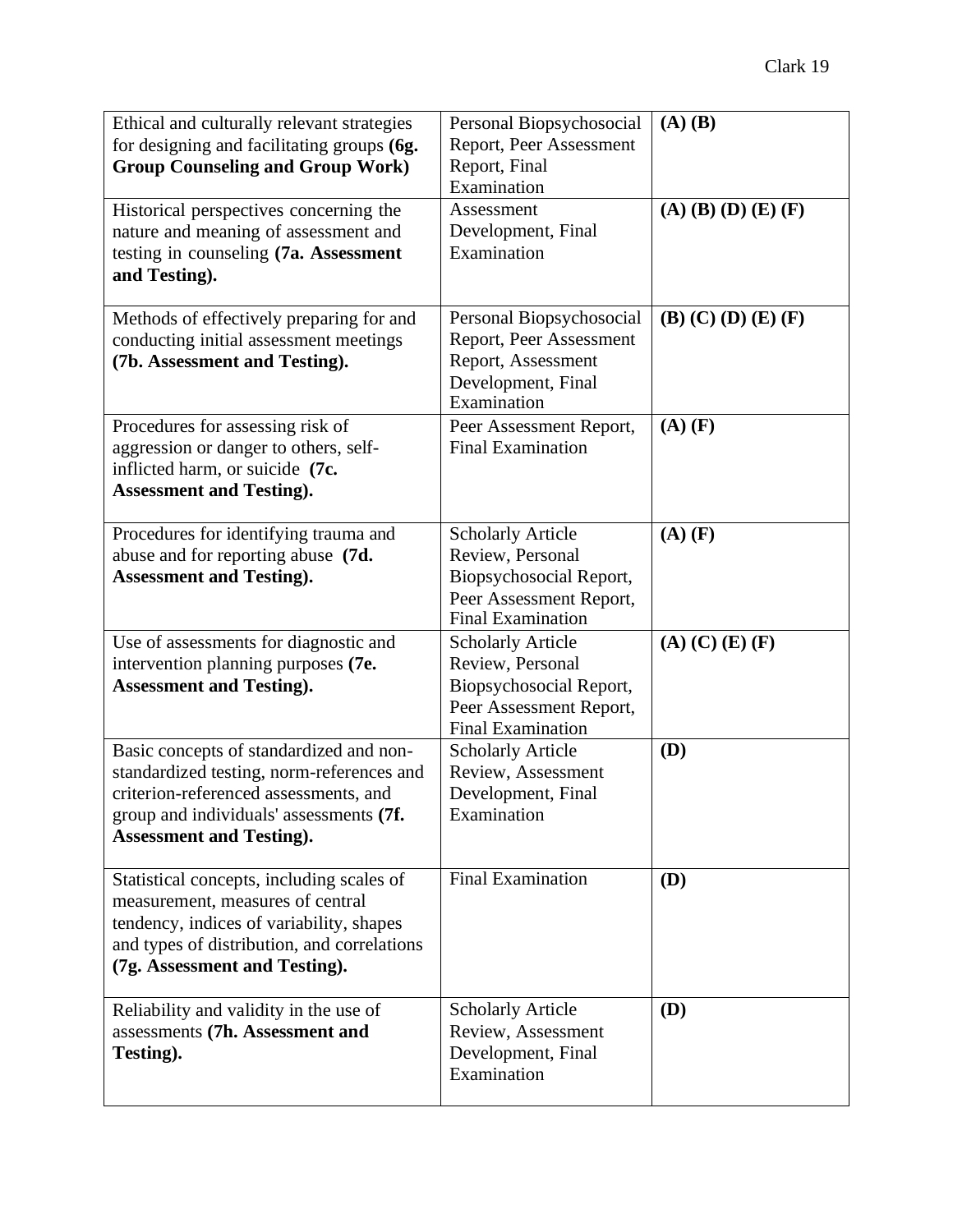| Use of assessments relevant to               | <b>Scholarly Article</b>        | $(A)$ $(C)$ $(F)$            |
|----------------------------------------------|---------------------------------|------------------------------|
| academic/educational, career, personal,      | Review, Peer Assessment         |                              |
| and social development (7i. Assessment       | Report, Final                   |                              |
| and Testing)                                 | Examination                     |                              |
|                                              |                                 |                              |
| Use of environmental assessments and         | <b>Final Examination</b>        | $(A)$ (C) (E) (F)            |
| systematic behavioral observations (7j.      |                                 |                              |
| <b>Assessment and Testing)</b>               |                                 |                              |
| Use of symptom checklists, and               | <b>Scholarly Article</b>        | $(A)$ (C) (E) (F)            |
| personality and psychological testing (7k.   | Review, Personal                |                              |
| <b>Assessment and Testing)</b>               | Biopsychosocial Report,         |                              |
|                                              | <b>Final Examination</b>        |                              |
| Use of assessment results to diagnose        | <b>Scholarly Article</b>        | $(A)$ (B) (C) (E) (F)        |
| developmental, behavioral, and mental        | Review, Peer Assessment         |                              |
| disorders (7l. Assessment and Testing)       | Report                          |                              |
|                                              |                                 |                              |
| Ethical and cultural relevant strategies for | Personal Biopsychosocial        | <b>(B)</b>                   |
| selecting, administering, and interpreting   | Report, Peer Assessment         |                              |
| assessment and test results (7m.             | Report, Final                   |                              |
| <b>Assessment and Testing)</b>               | Examination                     |                              |
|                                              |                                 |                              |
| The importance of research in advancing      | <b>Scholarly Article Review</b> | (D)                          |
| the counseling profession, including how     |                                 |                              |
| to critique research to inform counseling    |                                 |                              |
| practice (8a. Research and Evaluation)       |                                 |                              |
| Needs Assessments (8c. Research and          | Personal Biopsychosocial        | $(A)$ $(C)$ $(E)$ $(F)$      |
| <b>Evaluation</b> )                          | Report, Final<br>Examination    |                              |
| Analysis and use of data in counseling (8i.  | <b>Scholarly Article</b>        | $(A)$ $(C)$ $(\overline{E)}$ |
| <b>Research and Evaluation)</b>              | Review, Peer Assessment         |                              |
|                                              | Report, Assessment              |                              |
|                                              | Development                     |                              |
| Ethical and culturally relevant strategies   | Personal Biopsychosocial        | $(A)$ $(B)$ $(D)$            |
| for conducting, interpreting, and reporting  | Report, Peer Assessment         |                              |
| the results of research and /or program      | Report, Final                   |                              |
| evaluation (8j. Research and                 | Examination                     |                              |
| Evaluation).                                 |                                 |                              |
|                                              |                                 |                              |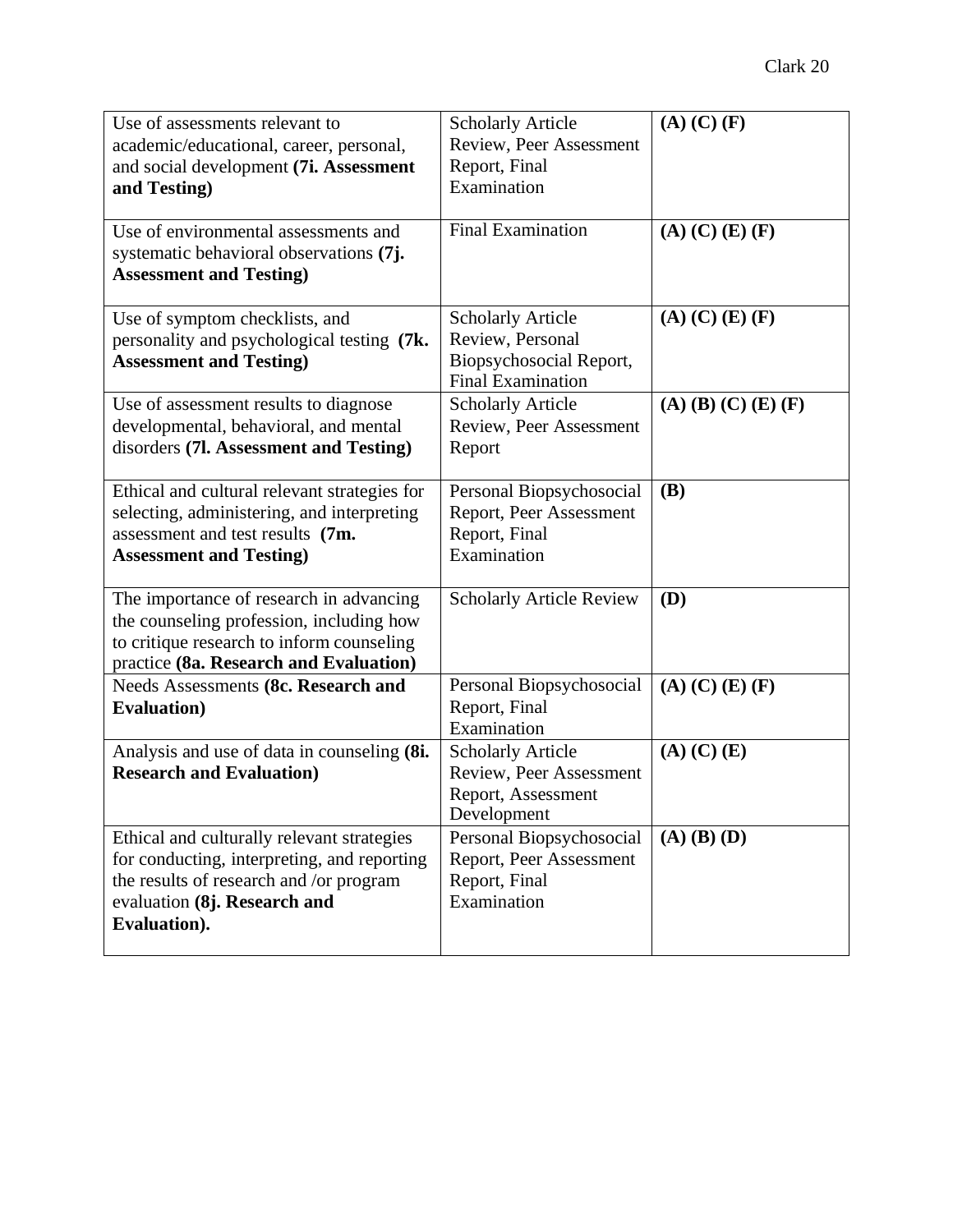| <b>CACREP Specialty Standards (Clinical</b><br><b>Mental Health Counseling)</b>                                                                                                                                                                                       | <b>Assessment</b>                                                                                                                                     | <b>Student Learning</b><br><b>Outcome</b> |
|-----------------------------------------------------------------------------------------------------------------------------------------------------------------------------------------------------------------------------------------------------------------------|-------------------------------------------------------------------------------------------------------------------------------------------------------|-------------------------------------------|
| 1. Foundations                                                                                                                                                                                                                                                        |                                                                                                                                                       |                                           |
| C. Principles, models, and documentation<br>formats of biopsychosocial case<br>conceptualization and treatment planning                                                                                                                                               | Personal Biopsychosocial<br>Report                                                                                                                    | $(A)$ $(C)$ $(E)$ $(F)$                   |
| D. Neurobiological and medical<br>foundation and etiology of addiction and<br>co-occurring disorders                                                                                                                                                                  | <b>Scholarly Article</b><br>Review, Peer Assessment<br>Report, Final<br>Examination                                                                   | $(A)$ $(F)$                               |
| E. Psychological tests and assessments<br>specific to clinical mental health<br>counseling                                                                                                                                                                            | <b>Scholarly Article</b><br>Review, Personal<br>Biopsychosocial Report,<br>Peer Assessment Report,<br>Assessment<br>Development, Final<br>Examination | $(A)$ (C) (D) (E) (F)                     |
| <b>2. Contextual Dimensions</b>                                                                                                                                                                                                                                       |                                                                                                                                                       |                                           |
| A. Roles and settings of clinical mental<br>health counselors                                                                                                                                                                                                         | Personal Biopsychosocial<br>Report, Peer Assessment<br>Report, Final<br>Examination                                                                   | $(A)$ $(C)$ $(E)$ $(F)$                   |
| B. Etiology, nomenclature, treatment,<br>referral, and prevention of mental and<br>emotional disorders                                                                                                                                                                | <b>Scholarly Article</b><br>Review, Peer Assessment<br>Report, Final<br>Examination                                                                   | $(A)$ $(F)$                               |
| D. Diagnostic process, including<br>differential diagnosis and the use of<br>current diagnostic classifications systems,<br>including the Diagnostic and Statistical<br>Manual of Mental Disorders (DSM) and<br>the International Classification of<br>Diseases (ICD) | Personal Biopsychosocial<br>Report, Assessment<br>Development, Final<br>Examination                                                                   | (E)                                       |
| E. Potential for substance use disorders to<br>mimic and/or co-occur with a variety of<br>neurological, medical, and psychological<br>disorders                                                                                                                       | <b>Scholarly Article</b><br>Review, Peer Assessment<br>Report, Final<br>Examination                                                                   | $(A)$ $(C)$ $E)$ $(F)$                    |
| F. Impact of crisis and trauma on<br>individuals with mental health diagnoses                                                                                                                                                                                         | Peer Assessment Report,<br><b>Final Examination</b>                                                                                                   | $(A)$ $(F)$                               |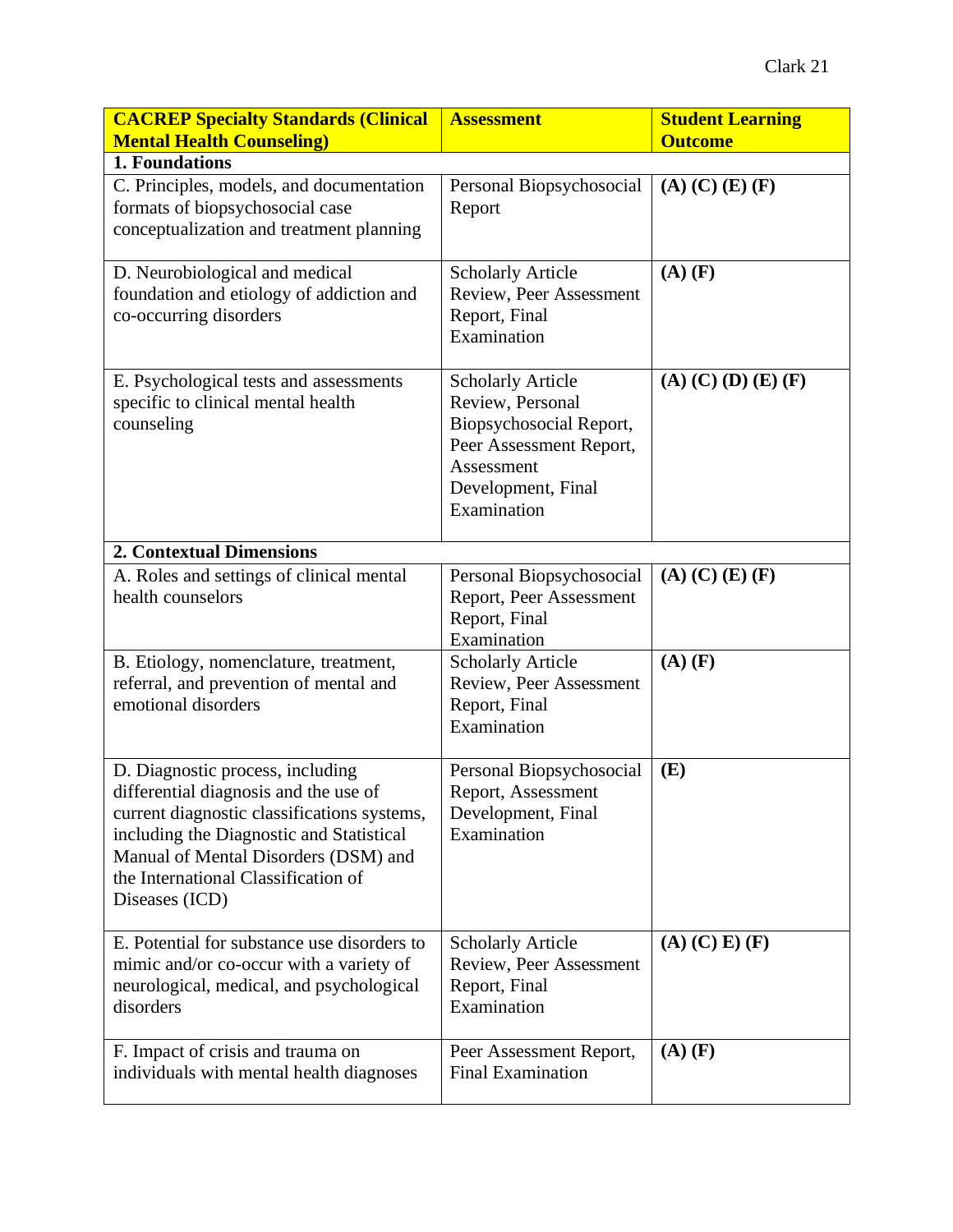| G. Impact of biological and neurological<br>mechanisms on mental health | <b>Scholarly Article</b><br>Review, Personal | (A)                     |
|-------------------------------------------------------------------------|----------------------------------------------|-------------------------|
|                                                                         | Biopsychosocial Report,                      |                         |
|                                                                         | <b>Final Examination</b>                     |                         |
|                                                                         |                                              |                         |
| J. Cultural factors relevant to clinical                                | <b>Scholarly Article</b>                     | (A)                     |
| mental health counseling                                                | Review, Personal                             |                         |
|                                                                         | Biopsychosocial Report,                      |                         |
|                                                                         | Peer Assessment Report,                      |                         |
|                                                                         | Assessment                                   |                         |
|                                                                         | Development, Final                           |                         |
|                                                                         | Examination                                  |                         |
| K. Professional organizations, preparation                              | Personal Biopsychosocial                     | $(B)$ $(E)$             |
| standards, and credentials relevant to the                              | Report, Peer Assessment                      |                         |
| practice of clinical mental health                                      | Report, Final                                |                         |
| counseling                                                              | Examination                                  |                         |
|                                                                         |                                              |                         |
| L. Legal and ethical considerations                                     | Personal Biopsychosocial                     | <b>(B)</b>              |
| specific to clinical mental health                                      | Report, Peer Assessment                      |                         |
| counseling                                                              | Report, Final                                |                         |
|                                                                         | Examination                                  |                         |
| 3. Practice                                                             |                                              |                         |
| A. Intake interview, mental status                                      | Personal Biopsychosocial                     | $(A)$ $(C)$ $(E)$ $(F)$ |
| evaluation, biopsychosocial history,                                    | Report                                       |                         |
| mental health history, and psychological                                |                                              |                         |
| assessment for treatment planning and                                   |                                              |                         |
| caseload management                                                     |                                              |                         |
|                                                                         |                                              |                         |
| B. Techniques and interventions for                                     | <b>Scholarly Article</b>                     | $(A)$ $(D)$ $(F)$       |
| prevention and treatment of a broad range                               | Review, Personal                             |                         |
| of mental health issues                                                 | Biopsychosocial Report,                      |                         |
|                                                                         | Peer Assessment Report,                      |                         |
|                                                                         | <b>Final Examination</b>                     |                         |

| <b>CACREP Specialty Standards (School)</b><br><b>Counseling</b> ) | <b>Assessment</b>                                                                                                                      | <b>Student Learning</b><br><b>Outcome</b> |
|-------------------------------------------------------------------|----------------------------------------------------------------------------------------------------------------------------------------|-------------------------------------------|
| 1. Foundations                                                    |                                                                                                                                        |                                           |
| E. Assessments specific to P-12 education                         | <b>Scholarly Article</b><br>Review, Personal<br>Biopsychosocial Report,<br>Peer Assessment Report,<br>Assessment<br>Development, Final | $(A)$ (C) (D) (E) (F)                     |
|                                                                   | Examination                                                                                                                            |                                           |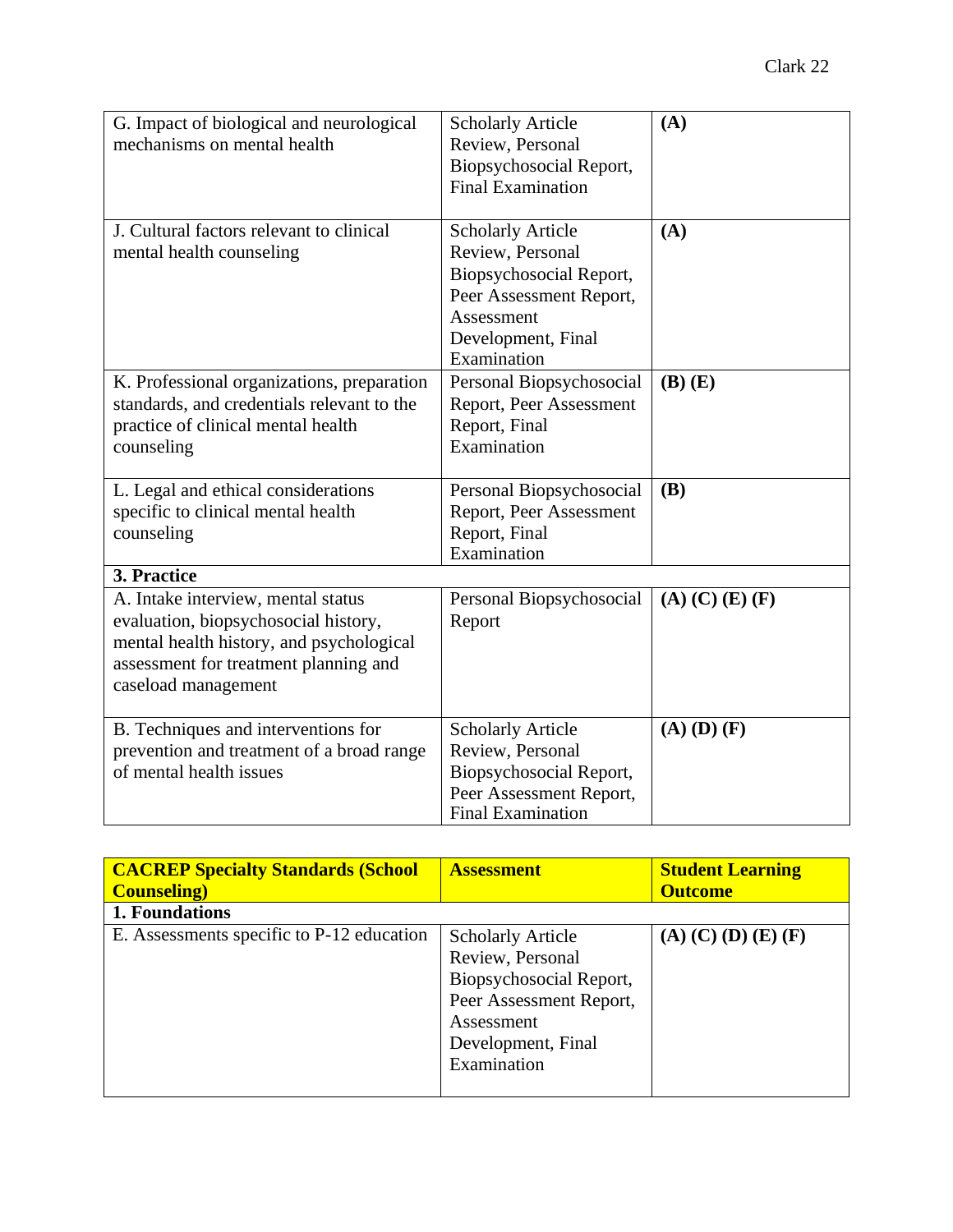| <b>2. Contextual Dimensions</b>                                                                                                                                  |                                                                                                   |                         |  |
|------------------------------------------------------------------------------------------------------------------------------------------------------------------|---------------------------------------------------------------------------------------------------|-------------------------|--|
| B. School counselor roles in consultation<br>with families, P-12 and postsecondary<br>school personnel, and community<br>agencies                                | <b>Scholarly Article</b><br>Review, Personal<br>Biopsychosocial Report,<br>Peer Assessment Report | $(A)$ $(C)$ $(E)$ $(F)$ |  |
| C. School counselor roles in relation to<br>college and career readiness                                                                                         | <b>Scholarly Article Review</b>                                                                   | $(A)$ $(C)$             |  |
| E. School counselor roles and<br>responsibilities in relation to the school<br>emergency management plans, and crises,<br>disasters, and trauma                  | Peer Assessment Report                                                                            | $(A)$ $(C)$ $(F)$       |  |
| G. Characteristics, risk factors, and<br>warning signs of students at risk for<br>mental health and behavioral disorders                                         | <b>Scholarly Article</b><br>Review, Peer Assessment<br>Report                                     | $(A)$ $(C)$ $(E)$       |  |
| I. Signs and symptoms of substance abuse<br>in children and adolescents as well as the<br>signs and symptoms of living in a home<br>where substance abuse occurs | <b>Scholarly Article</b><br>Review, Peer Assessment<br>Report                                     | $(A)$ (C) (E) (F)       |  |
| N. Legal and ethical considerations<br>specific to school counseling                                                                                             | Personal Biopsychosocial<br>Report, Peer Assessment<br>Report, Final<br>Examination               | <b>(B)</b>              |  |
| 3. Practice                                                                                                                                                      |                                                                                                   |                         |  |
| D. Interventions to promote academic<br>development                                                                                                              | <b>Scholarly Article</b><br>Review, Final<br>Examination                                          | $(A)$ $(C)$ $(D)$       |  |
| E. Use of developmentally appropriate<br>career counseling interventions and<br>assessments                                                                      | <b>Scholarly Article</b><br>Review, Final<br>Examination                                          | $(A)$ $(C)$ $(D)$       |  |
| G. Strategies to facilitate school and<br>postsecondary transitions                                                                                              | <b>Scholarly Article</b><br>Review, Peer Assessment<br>Report, Final<br>Examination               | $(A)$ $(C)$             |  |
| H. Skills to critically examine the<br>connections between social, familial,<br>emotional, and behavior problems and<br>academic achievement                     | <b>Scholarly Article</b><br>Review, Personal<br><b>Biopsychosocial Report</b>                     | $(A)$ $(C)$ $(D)$ $(F)$ |  |